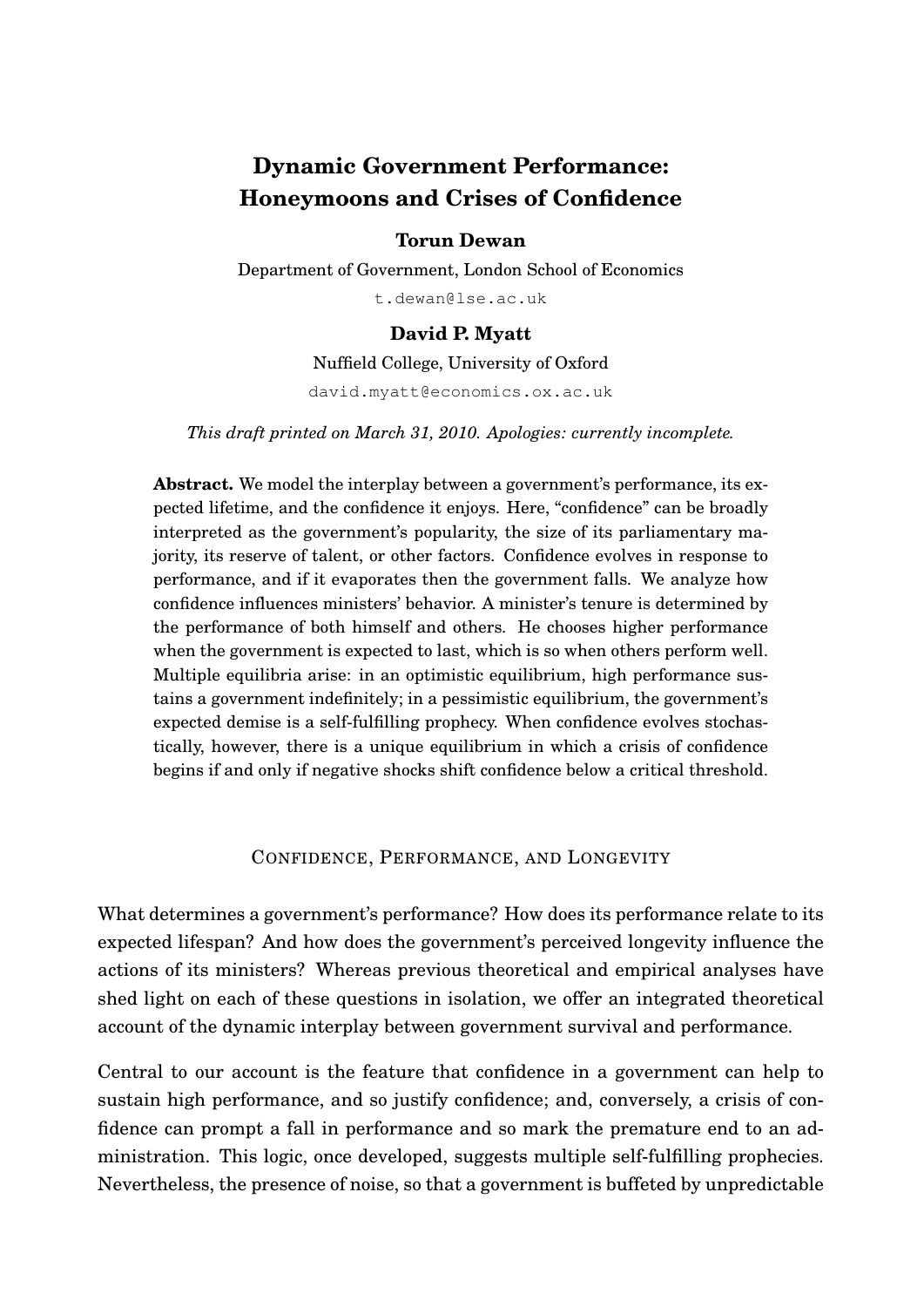events, can tie down a unique prediction: this comes in the form of a unique threshold level of confidence above which a government enjoys an ongoing honeymoon, and below which its confidence, performance, and longevity all collapse.

The purpose of our paper is to develop these claims within the context of a formal theoretical model. Our model brings together three components: a government's performance; the confidence enjoyed by it; and, finally, the administration's longevity.

In our model a government's performance is determined by the endogenously chosen actions of its executive members; the government performs well when its ministers do likewise. When choosing his actions a minister balances his own interests against those of the goverment. By underperforming he runs the risk of losing his position. Thus a minister performs well when his job is valuable to him. That job is valuable whenever he sees it as long lasting. However, his tenure is only partly under his own control; it is also determined by the perceived lifetime of his government.

This brings us to the second component of our theory: the perceived longevity of the government. When a government is thought to be secure in office, then its ministers can look forward to a long and valuable career. As noted above, this means that they prize their positions and so deliver high performance for the executive. Of course, if a minister believes his government to be on the verge of a collapse, then he has few reasons to devote great effort to his tasks. Summarizing, a belief in the security and longevity of an administration prompts high performance from its members.

The third component of our model provides the link between government survival and executive performance. At a basic level the successful re-election of an incumbent administration arguably depends upon retrospective evaluation by voters. Furthermore, in parliamentary democracies a government may be removed before the completion of its term, and so when confidence in the executive declines sufficiently there may well be a vote of confidence. We use, then, the assumption that sustained confidence in the executive is often necessary for a government's survival.

More abstractly, "confidence" is the government's stock of political capital. This can be interpreted in various ways: as the government's popularity; as the size of its working majority; or as the depth of the pool of talented ministrables used for effective governance. We model confidence as a dynamic process, responding to the ebb and flow of events as well as to executive performance. For example, a run of scandals can diminish a government's popularity, by-election defeats can erode its majority, and resignations can drain its pool of ministerial talent; on the other hand, policy successes, by-election wins, or the attraction of new talent can all bolster confidence.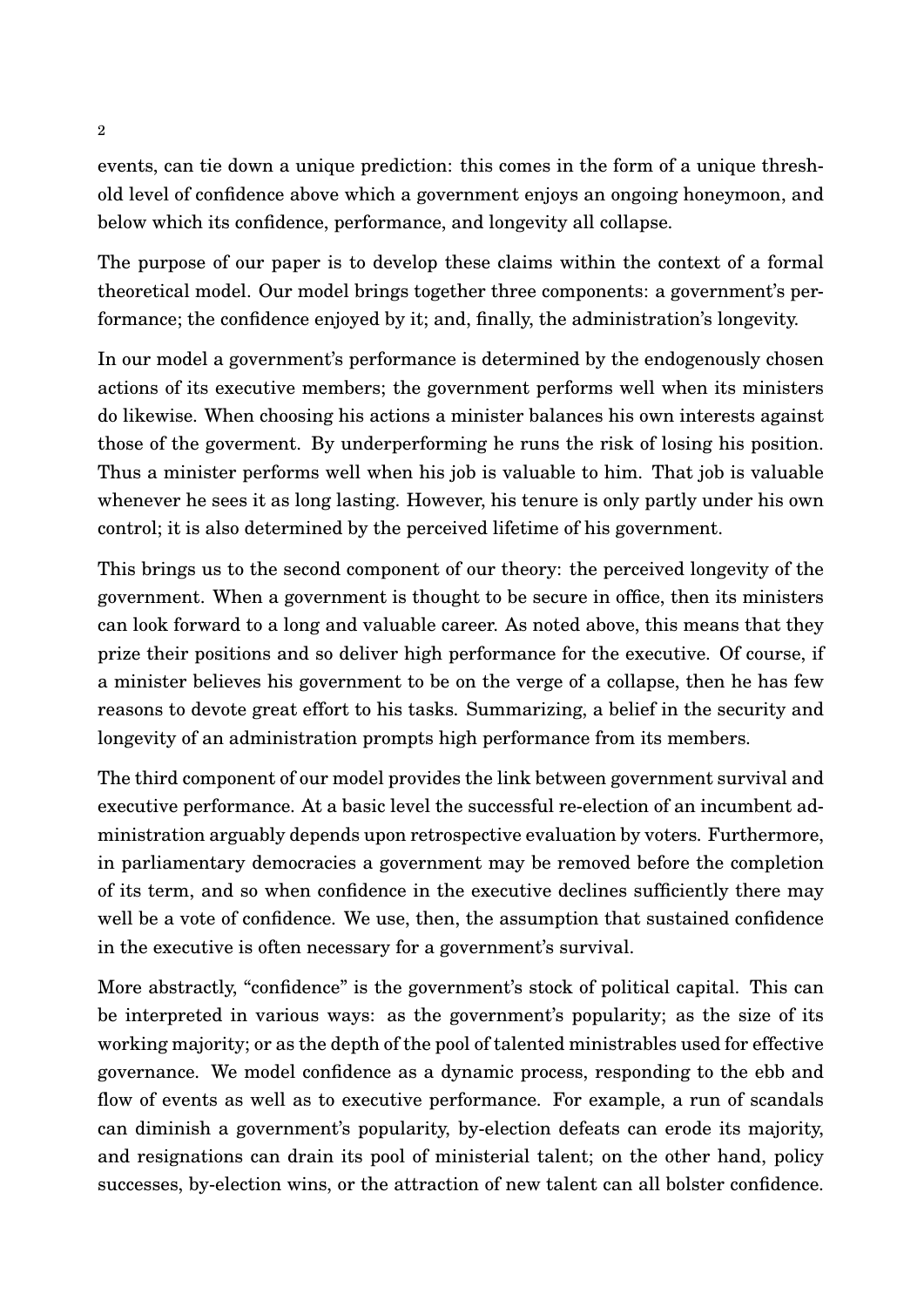Crucially, as confidence falls the government is exposed to a greater risk of early termination. Thus the link between performance and longevity comes via the buffer of an evolving state variable. Poor performance by a minister depletes this buffer, so imposing an negative externality on other executive members.

With our last link in place, a feedback loop emerges: a long-lived government induces high performance; this sustains confidence; finally, this confidence helps to maintain the longevity of the government and its ministers' careers. Equivalently, the players' actions (the ministers' performance choices) are strategic complements. This suggests the existence of multiple rational-expectations equilibria or, in lay terms, multiple self-fulfilling prophecies. If confidence evolves deterministically as a function of government performance then there is an optimistic equilibrium in which high performance sustains a government indefinitely. But there are also pessimistic equilibria, in which the government's expected demise is inevitable. Amongst robust equilibria, these prophecies take a simple form: ministers act optimistically if and only if confidence exceeds a critical threshold. However, the critical threshold which separates the zones of optimism and pessimism is arbitrary.

This might suggest that our formal modeling exercise yields no unique prediction and, furthermore, few new insights over those provided by the informal discussion offered here. Happily, however, this is not the case. Pushing further we address the problem of multiplicity by allowing confidence to evolve stochastically; that is, we incorporate the random uncontrolled events to which a government is exposed. The introduction of noise results, of course, in a more realistic model. However, rather than adding complexity to the results it instead pins down a unique equilibrium. Crucially, random events allow the confidence process to cross the threshold which separates the optimistic and pessimistic regimes. Anticipation of this (an agent in an optimistic world recognizes that a run of bad news might result in a switch of expectations) is enough to ensure that the equilibrium threshold is unique. Thus, there is a unique stock of confidence above which the government enjoys its initial honeymoon, and below which it suffers a crisis of confidence and collapse in performance. The bottom line is that, using our model, we are able to predict which prophecy will be fulfilled.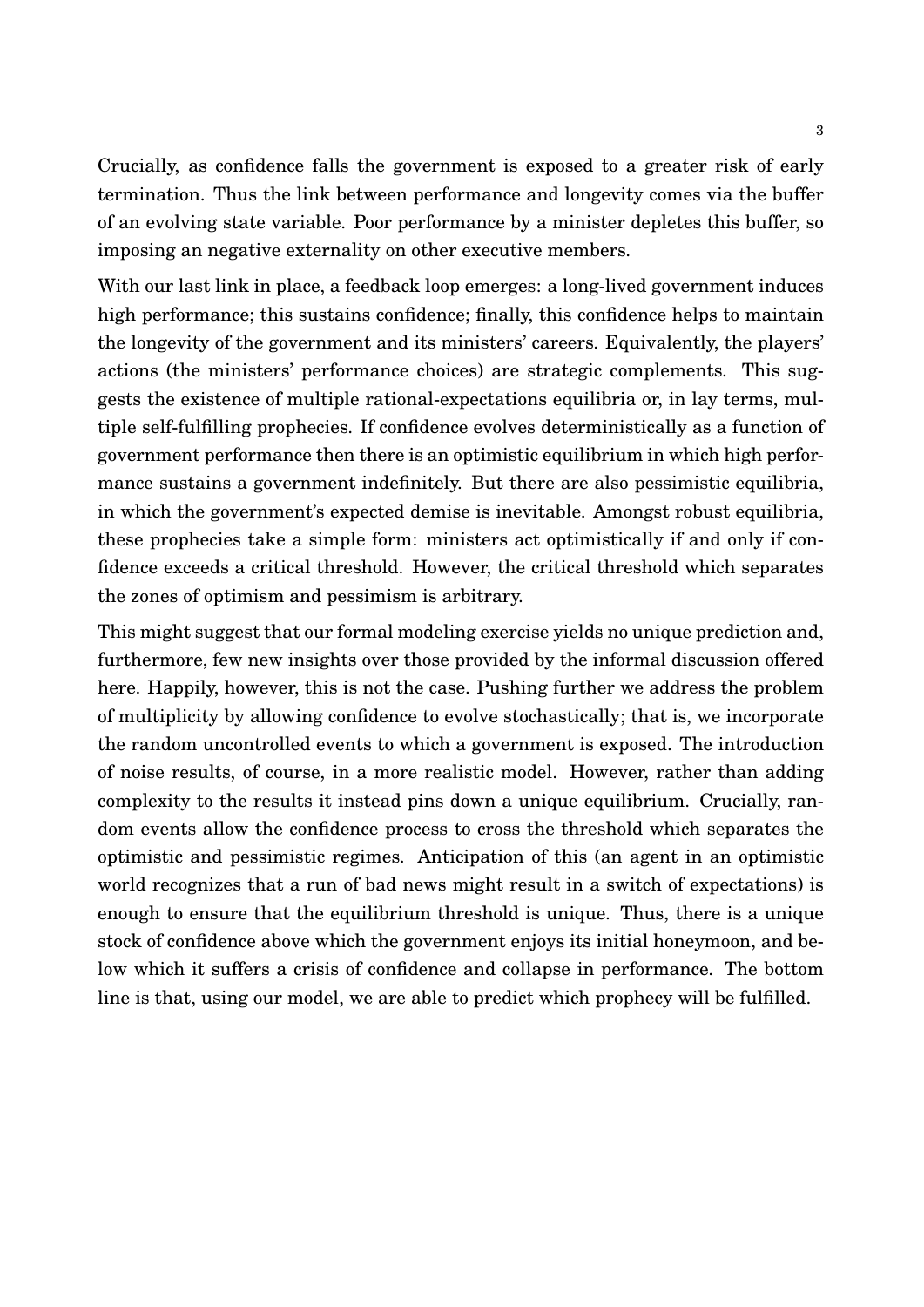# RELATED LITERATURE

Our theoretical model contributes by helping to answer three questions: what determines a government's performance? How does its performance relate to its lifespan? How does this lifespan influence the actions of its ministers?

At a basic level, government performance depends upon the qualities of office-holders and their incentives, and so a growing literature has addressed aspects of adverse selection and moral hazard. The former was analyzed by Dewan and Dowding (2005), Huber and Martinez-Gallardo (2008), and Berlinski, Dewan, and Dowding (2010) who related ministerial turnover to the arrival of new information to a leader; in contrast Dewan and Myatt (2007, 2010) and Indridason and Kam (2008) assessed how a leader provides incentives via a firing rule. Here we do not consider firing rules, but instead sharply focus upon our main new contributions: an analysis of the team dynamics of government performance; a focus on strategic complementarities that arise; and a novel resolution to a thorny equilibrium-selection problem.

An analysis of the relationship between performance and the government's expected tenure relates our work to the large literature on government survival. We offer two main contributions. Firstly, we bring to the table a new set of modeling techniques in order to analyze the dynamic process of government duration thereby addressing an important gap in the knowledge of these processes; Laver (2003, p. 28) revealed:

"Existing a priori models are essentially static and thus in some sense will always struggle as they attempt to explain the inherently dynamic processes of the life and death of governments. Yet serious dynamic modeling has made almost no inroads into mainstream political science, so these static models are currently all that is on offer."

Secondly, we build micro-foundations for the "events" theory of government dissolution (Browne, Frendreis, and Gleiber, 1984, 1986) that relates a government's tenure to shocks that are beyond executive control. The standard view is that critical events affect the public support for different parties and so opens bargaining opportunities that, in turn, provide incentives for governing parties to seek early dissolution (Lupia and Strøm, 1995; Diermeier and Stevenson, 2000). In our rational-expectations framework, shocks that affect the government's expected lifespan influence ministerial career values, with a subsequent effect on performance that determines the actual lifespan. Even small shocks can affect the lifespan if they spark a crisis of confidence.

4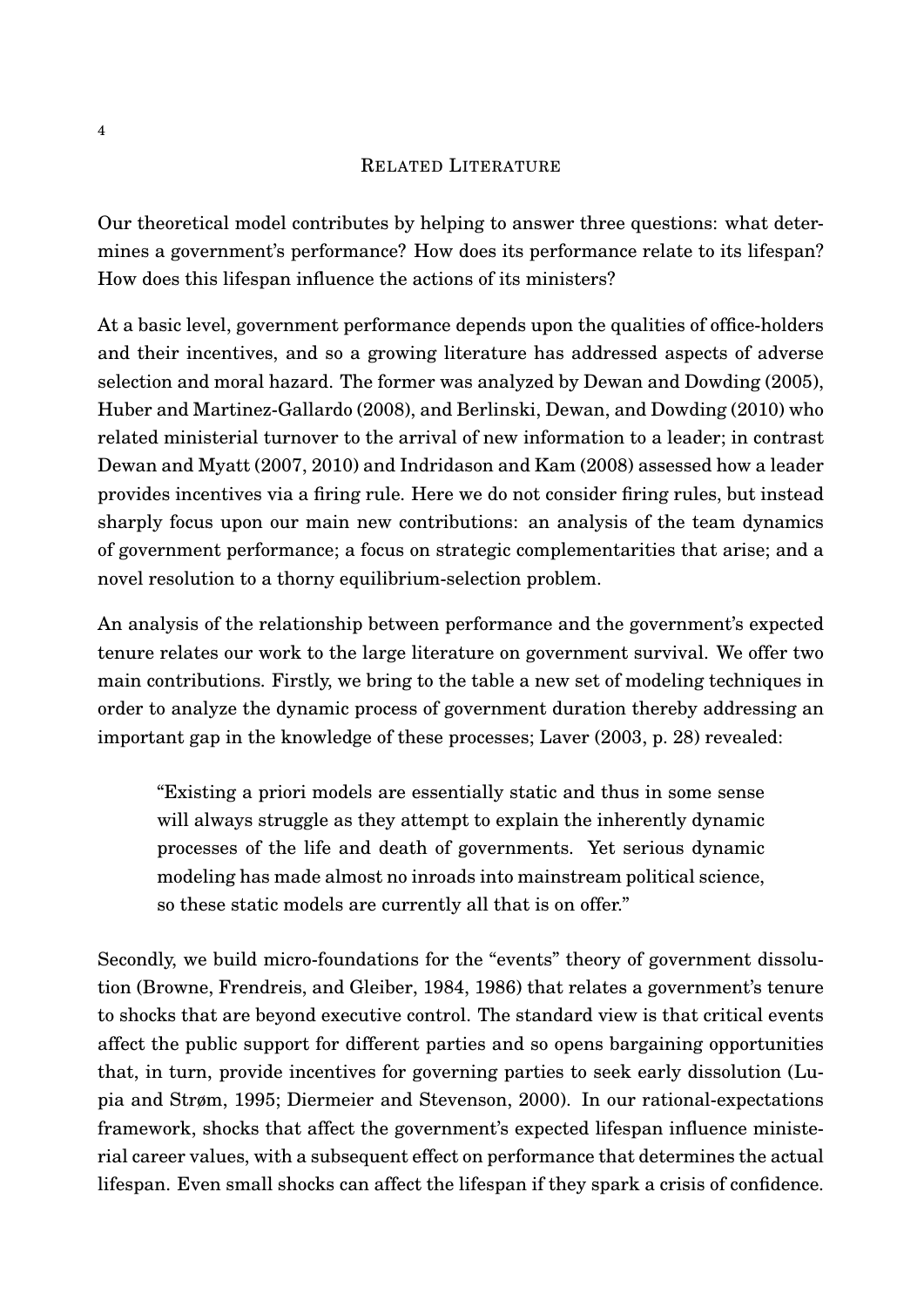Our work also relates to a growing literature that connects policy performance to politicians' time horizons. In our model ministerial performance decreases in line with expectations over tenure. A recent study that identifies the relationship between expected tenure and performance is consistent with our model. Dal Bó and Rossi (2009) analyzed the performance of Argentinian senators whose term lengths were randomly assigned. They found that senators who were allocated four-year terms outperformed those allocated to two-year terms. More generally, Spiller and Tommasi (2007) and Mukherjee, Moore, and Bejar (2006) have shown that institutions that generate short time horizons can hinder policy performance.

Beyond these contributions, we offer new insights into a classic commons-exploitation problem. In our model, confidence is a stock of goodwill which helps a government to survive; it is a common-pool resource. Dynamic models of the common-pool-resource problem have been developed in economics by Tornell and Velasco (1992) amongst others. In an important and provocative contribution Kremer and Morcom (2000) modeled the harvesting of open-access resources. When such resources are storable (the example of elephant-sourced ivory motivates their paper) expectations over future prices determine current prices and so current depletion. If complete exhaustion of the resource is expected then future prices are higher; this bids up current prices; this in turn drives up current exploitation, and so fulfils the prophecy of extinction. On the other hand, there is also a sustainable equilibrium in which the resources survives and so prices and harvesting are both low. Related ideas have developed elsewhere in economics. For instance, Rowat and Dutta (2007) analyzed commons exploitation in the presence of capital markets. They again find mutiple equilibria: either commons explotation is low, and the commons regenerates in steady state; or, exploiters expect exhaustion and so rush to grab the remaining resource before it runs out, hence causing the exhaustion.

Where these economic models fail, however, is in resolving the problem of multiple equilibria. Our solution opens new possibilities for dynamic analyses of commonresource problems in economics and in political science. In particular, to give just one example, our model could be extended to assess the effect of institutional rules in budgeting as analyzed by Hallerberg and Marier (2004). Indeed whereas Mukherjee, Moore, and Bejar (2006) view the common-resource-pool problem and short-time horizons as rival explanations for fiscal ill-discipline in parliamentary democracies, our framework incorporates both of these elements.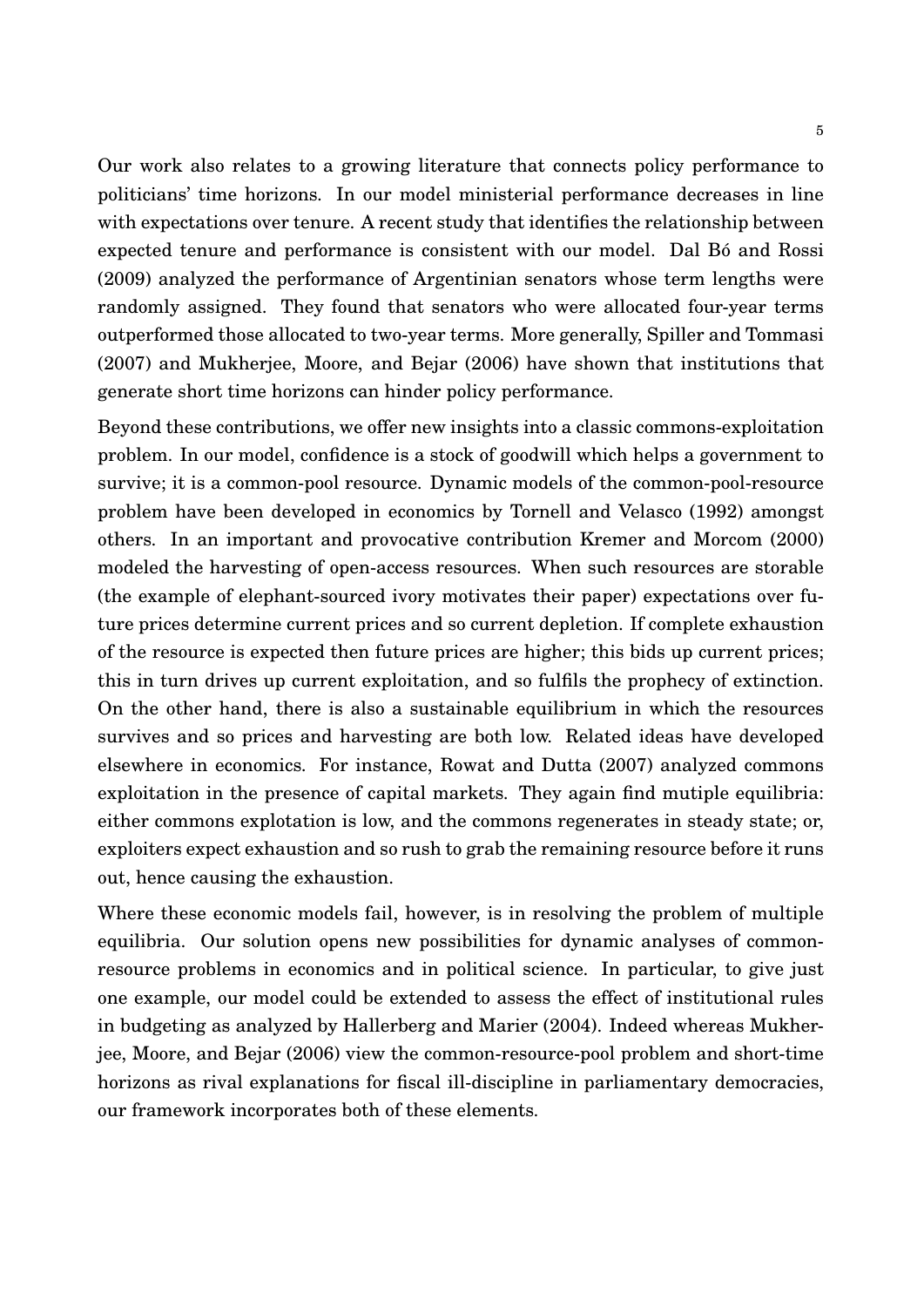## A MODEL OF EXECUTIVE PERFORMANCE

In our model, a governing executive comprises a unit mass of ministers indexed by  $i \in [0,1]$ . At each moment t in continuous time minister i chooses his performance  $e_{it} \in [e_L, e_H]$ . The simultaneous performance choices of ministers aggregate to form the average  $e_t = \int_0^1 e_{it} \, di$  which constitutes the executive's overall performance. Each minister is individually negligible, and so he views the executive's performance as beyond his own control. This feature helps to simplify our exposition, but the continuous-mass specification is not crucial to our results; similar insights flow from a model within which an executive comprises a finite team of ministers.

A minister's performance can be thought of as the effort which he devotes to his portfolio of tasks (for instance, fulfilling the government's manifesto commitments) rather than to private interests (which might include the development of post-office opportunities, or even building a private support base within his party). Thus high performance is personally costly for him. We reflect this by specifying a continuous-time flow payoff  $u(e_{it})$  which is enjoyed by a minister while serving in office, where  $u(\cdot)$  is a strictly decreasing and continuous function. Hence, if a minister's tenure were assured and if his government were immortal then he would choose  $e_{it} = e_L$ . However, higher performance can (as we shall explain) lengthen his time in office.

A minister's time in office ends for one of two reasons. Firstly, he may be compelled to resign through an individual error, scandal, or other personal failure which is indicative of low performance; he may be forced to fall on his sword before the government serves out its term. Secondly, he may instead lose office together with the other members of the executive when the government is removed from power.

The first risk to which a minister is exposed is influenced by his performance: he faces a continuous-time hazard rate  $\lambda(e_{it}) > 0$  of a forced resignation where  $\lambda(\cdot)$  is a strictly decreasing and continuous function. Thus, if a minister diverts his effort away from his assigned tasks then he increases the probability of a premature end to his career. A disgraced minister receives a terminal payoff which we normalize to zero. Clearly, a minister who cares only about the longevity of his career would choose  $e_{it} = e_H$ .

The second risk operates at an aggregate level. The longevity of the government is influenced by the combined performance of the executive; the details of this process are described below. For an individual minister, the important feature is that if the government falls then he falls with it. A minister who loses his post in this way, rather than via an individual scandal, receives a terminal payoff of  $V^{\dagger}$  when the government dies. This payoff is positive, so that a minister does not actively wish to jump ship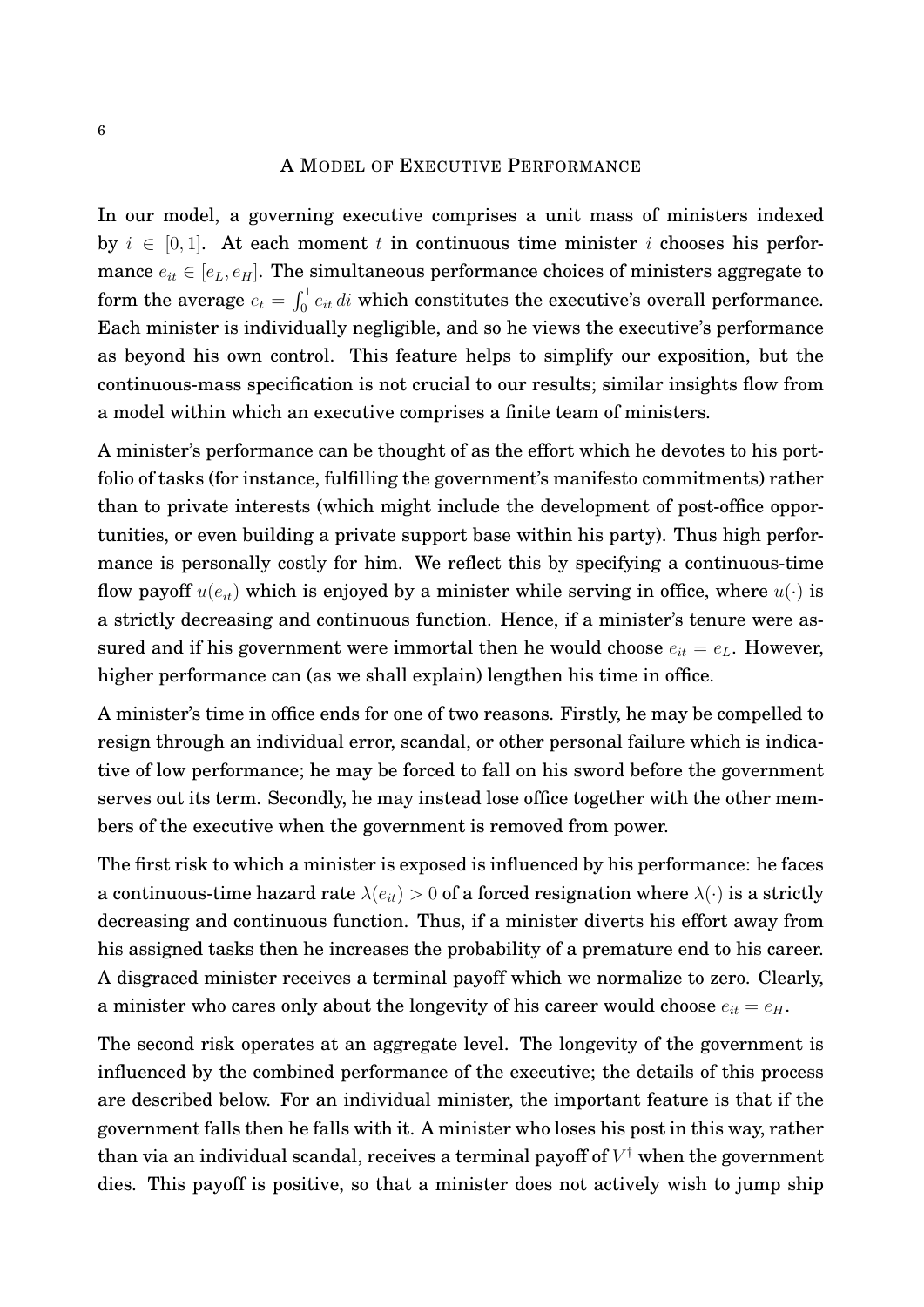rather than go down with the remaining crew. Thus there are benefits associated with avoiding the taint of scandal. For instance, such benefits may be pecuniary; post-ministerial earnings may be higher for those who see out the government term than for those who are forced to resign. We assume that the terminal payoff is not too large, so ensuring that a minister does not actively wish his government to fall.<sup>1</sup>

We now turn to describe the mechanism via which the government's longevity is determined. The government is sustained in office by a stock of political capital which we call "confidence." We think of confidence as a time-varying variable with three features: firstly, it rises and falls in response to a goverment's performance; secondly, it is buffeted by shocks; and thirdly, as it falls a government is exposed to a greater risk of losing office. Thus confidence is a buffer stock of goodwill which stands between a government and defeat. This goodwill acts as a common pool resource which is eroded by individual failures and scandals, and replenished by policy successes.

Whereas our model is abstract, and so we leave open the precise definition of confidence, nevertheless we have in mind several interpretations. Perhaps the simplest is that confidence can be the popularity of a government. It might also be a government's working parliamentary majority which may be eroded by a backbench defection or augmented by a by-election win. As a further example we might also consider a situation (as in Dewan and Myatt, 2010) whereby the governing executive survives only while it has talent to staff ministerial positions: the stock of remaining confidence toward a government corresponds directly to the size of its talent pool.

Returning to the formal specification of our model,  $x_t \in [x_L, x_H]$  is the confidence enjoyed by the government at time  $t$ . The first two features of confidence (it reacts to performance, and it is buffeted by chance events) are incorporated by supposing that confidence evolves in continuous time via a stochastic differential equation:

$$
dx_t = r(e_t) dt + \sigma dz_t.
$$
 (1)

The flow change in confidence  $dx_t$  comprises two components:  $r(e_t) dt$  is a deterministic component, where  $r(e_t)$  is an increasing function;  $\sigma dz_t$  is a random component, where  $dz_t$  is the increment of a standard Wiener process. We specify  $r(e_H) > 0 > r(e_L)$ so that the expected movement of confidence can take either sign.

Continuous-time stochastic processes are rarely used in formal political-science models, and so we pause here to describe briefly a more familiar (but ultimately less tractable) discrete-time version. Our specification is the continuous-time analog of a

<sup>&</sup>lt;sup>1</sup>We assume that  $V^{\dagger} > V^{\dagger} > 0$ , where  $V^{\dagger} \equiv \max_{[e_L,e_H]} [u(e)/\lambda(e)]$ . These assumptions ensure that the career value of a minister declines as the expected life of his government shortens.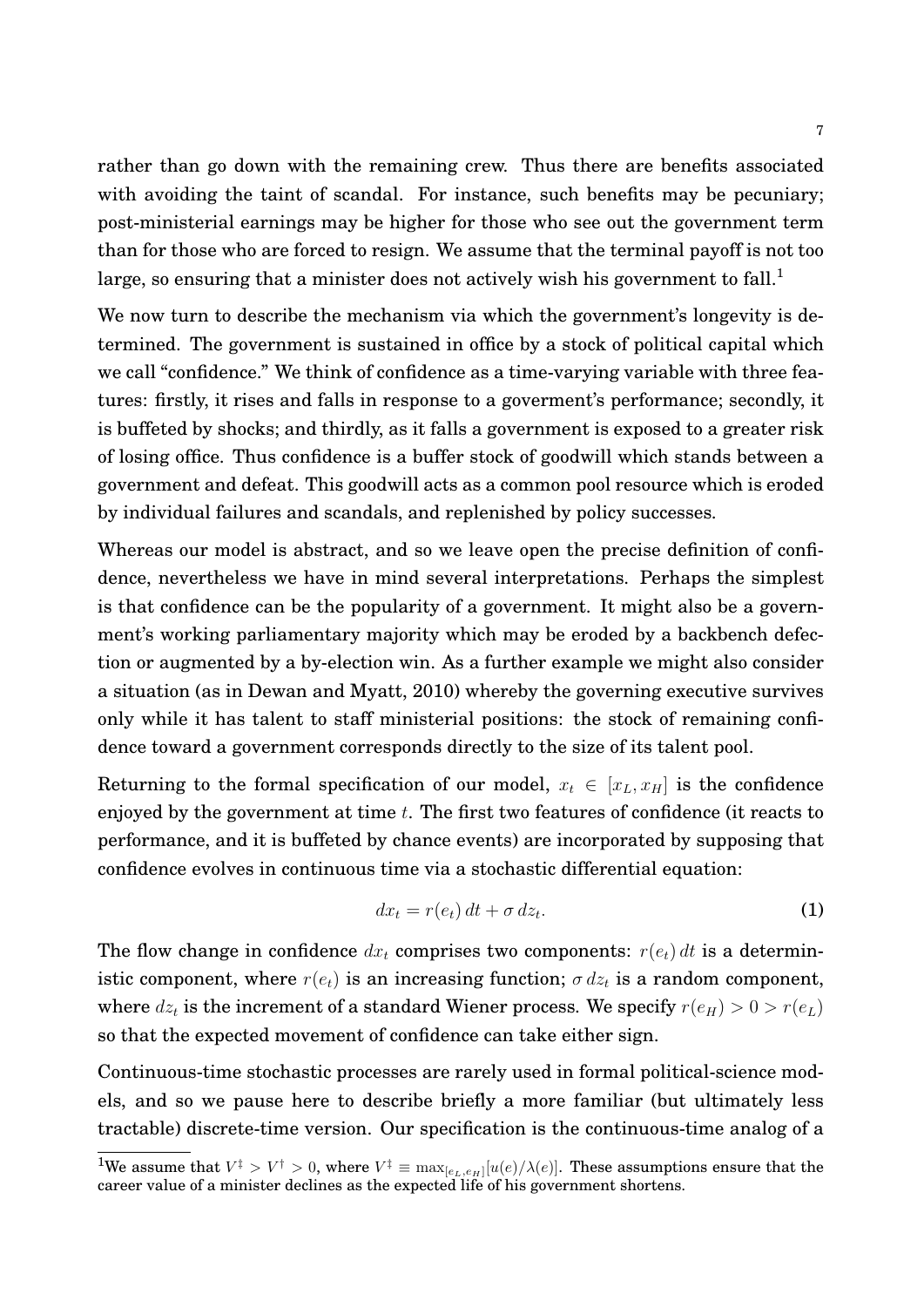discrete-time process in which confidence evolves via

$$
x_{t+1} = x_t + r(e_t) + \varepsilon_t \quad \text{where} \quad \varepsilon_t \sim N(0, \sigma^2). \tag{2}
$$

Here  $r(e_t)$  captures the deterministic step up (if performance is high) or step down (if performance is low) in the government's fortunes, whereas  $\varepsilon_t$  is a noise term, indexed by its variance  $\sigma^2$ , which brings together the day-to-day random events and, perhaps, the whims of public opinion. If  $\sigma = 0$  then such random events are absent and so each minister can predict perfectly the evolution of the confidence so long as he can predict the aggregate behavior of other ministers. For the continuous-time specification of (1), setting  $\sigma^2 = 0$  generates the ordinary differential equation  $dx_t/dt = r(e_t)$ .

It remains to specify the link between confidence and the government's longevity. The upper bound to the range  $[x_L, x_H]$  is a reflecting barrier:  $x_H$  is the maximum confidence which a government can enjoy. (For instance, a government cannot exceed a maximum approval rating, but it can still fall from grace.) The lower bound, however, is an critical absorbing barrier: if confidence falls to  $x_L$  then the government fails and the careers of its ministers are all terminated. For example, if a government loses parliamentary support then it can be replaced by a vote of no confidence.

A feature of our model is that confidence responds to team performance, and so acts of malfeasance or of poor performance by a minister not only jeopardize his own career, but also impose an externality on others by drawing on the confidence reservoir. Hence confidence—essentially, the stock of goodwill—is a commons resource which is open to the commons exploitation problems which are familiar throughout the social sciences. The actions of ministers also have a strategic effect on others, and it is these strategic effects which are central to much of our analysis.

## MINISTERIAL PERFORMANCE

We now take the first step in our characterization of dynamic government performance. For now we consider a situation in which confidence evolves deterministically, so that  $\sigma = 0$ . Focusing on the play of pure strategies, this means that each minister can predict perfectly the evolution of confidence. What matters to him is the date of goverment termination: the time  $T_i$  (where we allow for  $T_i = \infty$ , so that a government is expected to live forever) at which minister  $i \in [0, 1]$  expects confidence to reach  $x_L$ .

A minister balances the reduced flow payoff from an increase in his performance against the lessened risk of his forced resignation. The size of the latter effect depends upon the expected future value of his career to him, and so we write  $V_{it}$  for this career value. This is indexed by time, since it depends on the proximity to the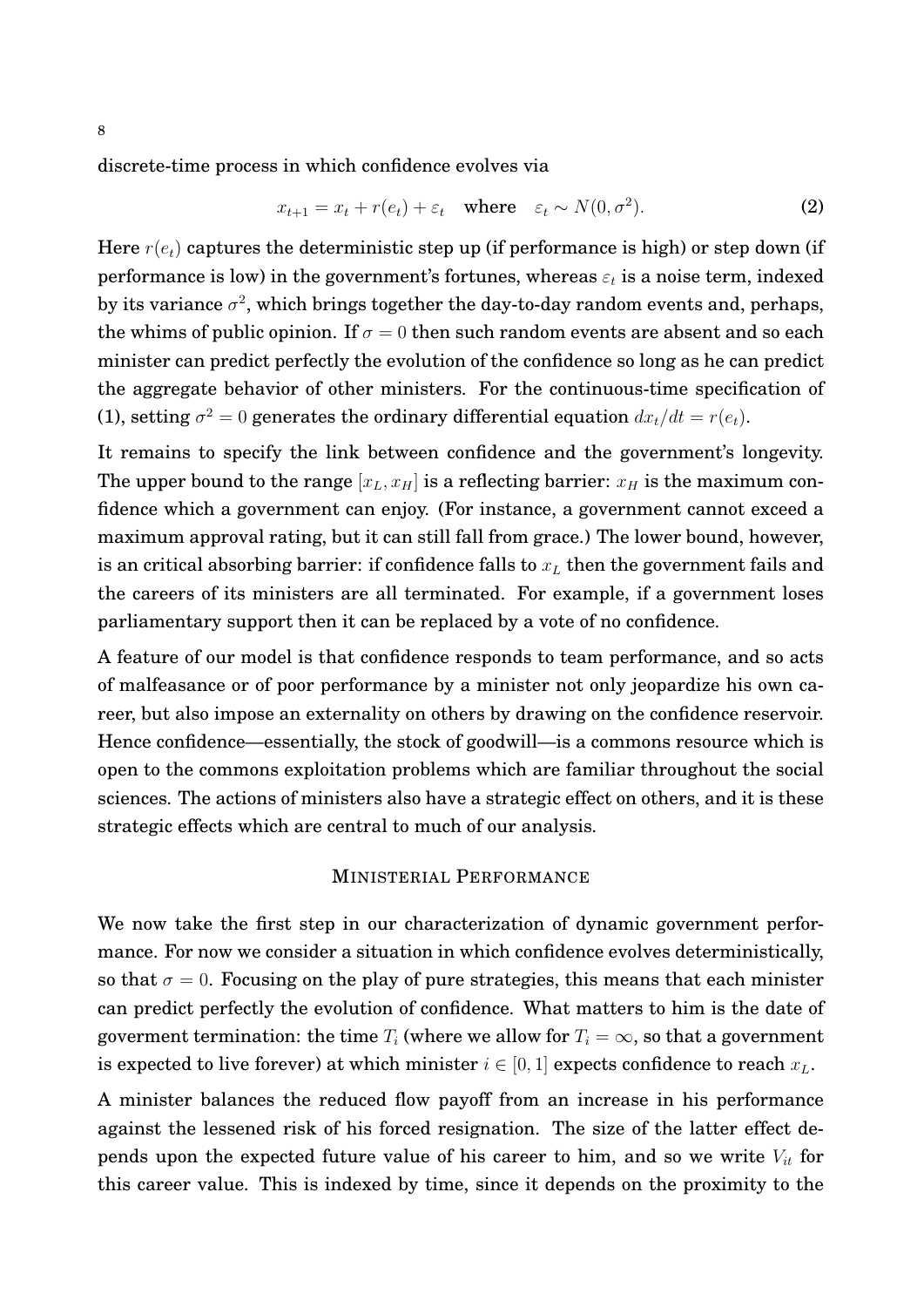perceived end of the government's administration. Given his choice of performance at each time  $t$ , this career values satisfies the differential equation

$$
[u(e_{it}) - \lambda(e_{it})V_{it}] dt + dV_{it} = 0.
$$
\n(3)

This is an accounting identity: the first of the bracketed terms is the flow payoff from holding office; the second bracketed term is the flow expected loss from the possible loss of position; the final term is the expected loss or gain due to the passage of time. The performance  $e_{it}$  in (3) must be chosen optimally, and so solves

$$
e_{it} = \underset{e \in [e_L, e_H]}{\arg \max} [u(e) - \lambda(e)V_{it}]. \tag{4}
$$

The properties of the flow payoff  $u(\cdot)$  and the resignation hazard  $\lambda(\cdot)$  ensure that the optimally chosen performance is increasing in the minister's career value.<sup>2</sup>

These two equations a boundary condition pin down a complete solution for both  $e_{it}$ and  $V_{it}$ . The relevant boundary condition is that the minister's career value hits the terminal payoff  $V^{\dagger}$  as the government's term draws to a close. Formally,  $V_{iT_i} = V^{\dagger}$ whenever  $T_i$  is finite; if a government lives forever then  $V_{it}$  is constant over time.

Turning to the details of this solution, we write  $V^{\ddagger}$  for the optimized career value of a minister when he expects the government to live indefinitely; this career value satisfies  $V^{\ddagger} = \max_{[e_L, e_H]} [u(e)/\lambda(e)].$  We make the natural assumption that  $V^{\ddagger} > V^{\dagger}$ , so that a minister prefers to be a member of a fully secure administration than a member of an administration which is about to expire. It is also useful to write  $e^{\frac{1}{k}}$ and  $e^{\dagger}$  for the optimally chosen performances associated with the two career values  $V^{\ddagger}$  and  $V^{\dagger}$ , derived from (4); naturally, these performances satisfy  $e^{\ddagger} \geq e^{\dagger}$ .

The properties of the solution to the minister's problem are natural. His career value declines from a maximum of  $V^{\ddagger}$ , achieved as the remaining lifetime  $T_i-t$  grows large, to a minimum of  $V^{\dagger}$  as  $T_i - t$  vanishes. In tandem, his performance choice declines from a maximum of  $e^{\ddagger}$  to a minimum of  $e^{\dagger}$ .

We now consider the implications of performance choices for the evolution of confidence. Recall that  $r(e_H) > 0 > r(e_L)$ , so that confidence can either rise or fall. Once we consider optimally chosen performances, however, then at the aggregate level executive performance must satisfy  $e_t \in [e^\dagger, e^\ddagger],$  so that the relevant performance range is possibly narrower than  $[e_L, e_H]$ . To keep things interesting, we consider situations in which  $e^{\ddagger}$  and  $e^{\dagger}$  differ, and where  $r(e^{\ddagger})>0>r(e^{\dagger}).^3$ 

 $^{2}$ If there are multiple solutions to (4) then we set  $e_{it}$  equal to the largest solution.

<sup>&</sup>lt;sup>3</sup>Technically, we require the optimal choice of performance to satisfy  $r(e) > 0$  for career values close enough to  $V^{\ddagger}$  (but necessarily equal to it) and similarly  $r(e) < 0$  for values close enough to  $V^{\dagger}$ .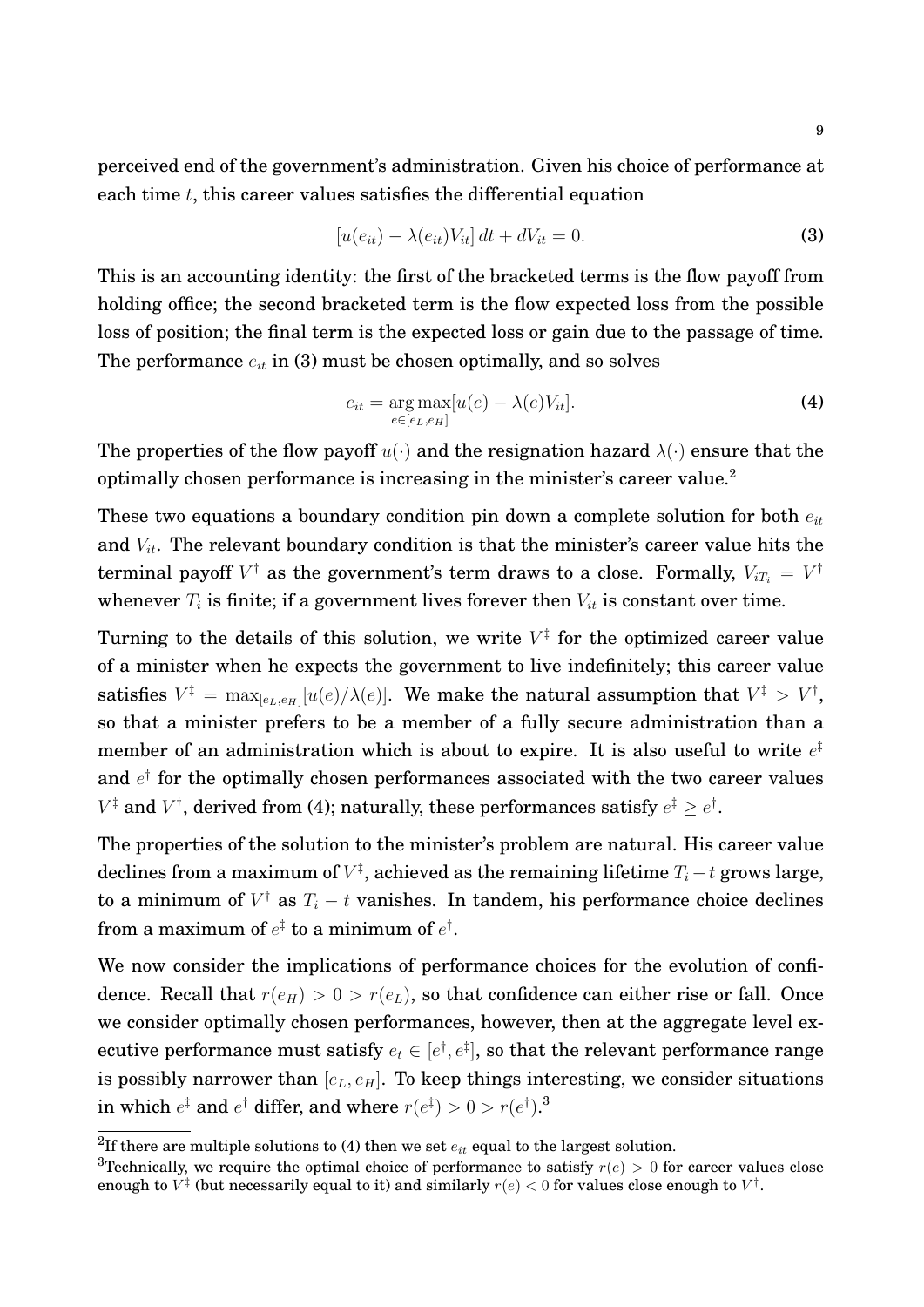To evaluate the properties of confidence, we now consider a situation in which (as in equilibrium) ministers share a common expectation about the government's lifetime.

**Proposition 1.** *Suppose that ministers share a common belief about the time* T *at which the government is expected to end. There is a unique length of time*  $\bar{\tau}$  *such that confidence decreases over time if*  $T - t < \overline{\tau}$  *and increases if*  $T - t > \overline{\tau}$ *. Therefore*  $\overline{\tau}$ *measures the maximum length of the period of declining confidence.*

Time effects in government performance are common elements of political discourse: governments are deemed to enjoy "honeymoon" periods which may last which or be cut short; it is sometimes said that the "first one hundred days" of government are most productive. Yet there is little systematic analysis of such time effects. Plausible performance-related reasons for such effects include differences in personnel (perhaps more able ministers serve earlier) and differences in the incentives ministers face at different points in their term.<sup>4</sup> Our analysis suggests that such a decline in executive performance can arise even if there are no changes to a minister's incentive scheme over time: all that is required is a common perception that the government will end in finite time.

Of course, our general notion of performance encapsulates key economic variables that may be manipulated by the government. In this sense we provide a plausible account linking time horizons of politicians to time variation in economic performance. Recent work by Mukherjee, Moore, and Bejar (2006) revealed a relationship between coalition governments, that have on average lower survival rates than single party governments, and fiscal spending. As has already been noted, the relationship between tenure and performance has previously been studied (Spiller and Tommasi, 2007) and documented in a natural experiment (Dal Bó and Rossi, 2009).

# RATIONAL-EXPECTATIONS EQUILIBRIA

We have shown how commonly held beliefs about the government's lifespan determine the executive's performance. Importantly, the belief that the lifetime is large raises aggregate performance and helps confidence. This suggests that an optimistic belief that the government will survive, or a pessimistic belief that it faces imminent demise, can both form part of self-fulfilling prophecies. Here we explore this more formally, via consideration of rational-expectations equilibria in which the evolution of

<sup>&</sup>lt;sup>4</sup>The latter possibility was explored by Dewan and Myatt (2010) who analyzed a situation where an executive's leader provides incentives by firing those who fail. Their analysis shows that, when the pool of ministerial talent is finite, the incentives to perform decline over the government's tenure.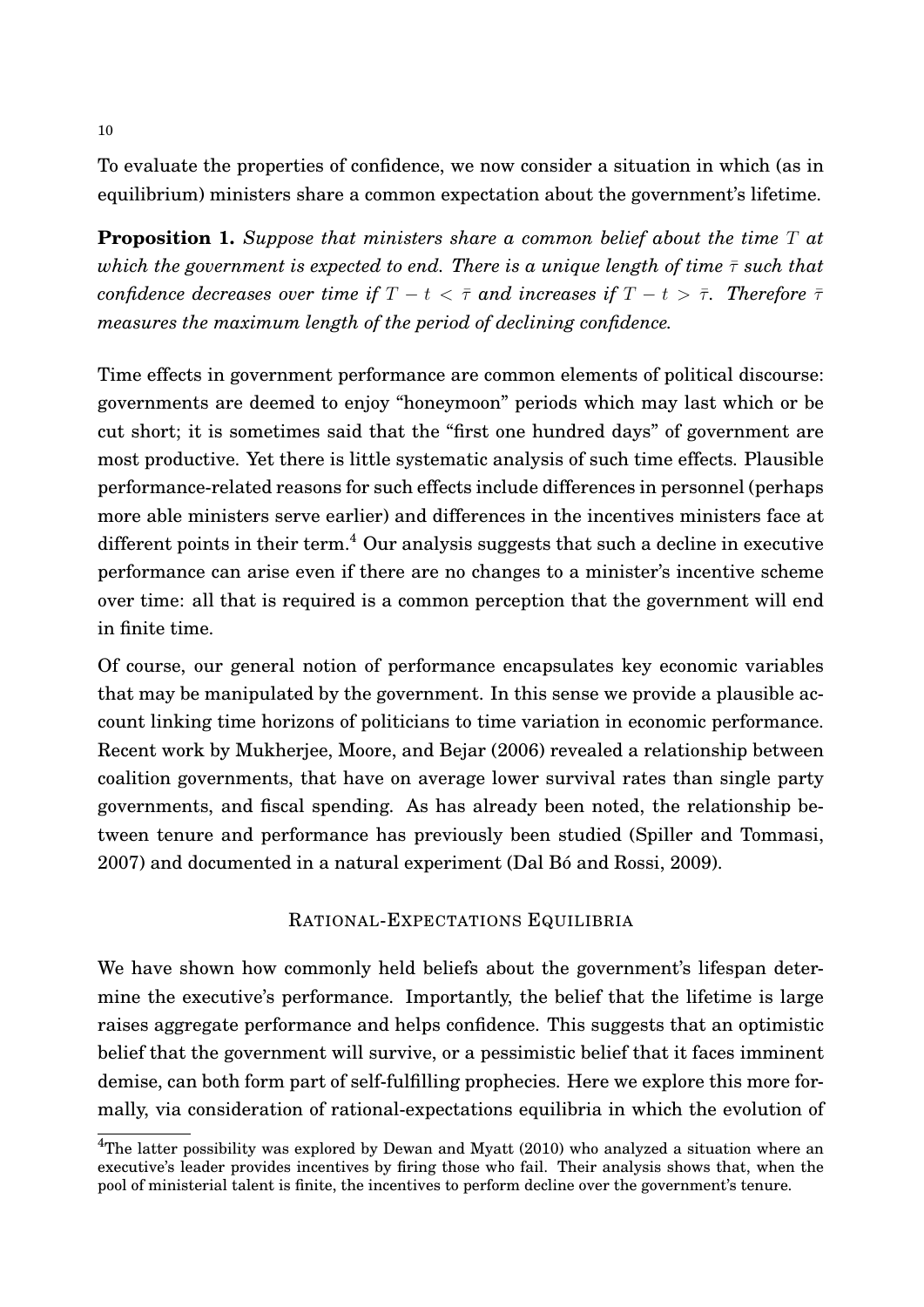confidence justifies ministers' expectations. For now we continue to restrict attention to a world in which confidence evolves deterministically, so that  $\sigma^2 = 0$ .

Formally, a rational-expectations equilibrium corresponds to a (possibly infinite) time  $T$  at which all ministers expect the government to end, which induces a path of evolving confidence which first reaches  $x<sub>L</sub>$  (so ending the government's term) at time T.

One rational-expectations equilibrium involves an immortal government, so that  $T =$  $\infty$ . Given the government's expected immortality, ministers' career values and performance choices will satisfy  $V_{it}=V^{\ddagger}$  and  $e_{it}=e_t=e^{\ddagger}$  for all  $i$  and  $t.$  By assumption,  $r(e^{\dagger}) > 0$  and so confidence will increase over time until it hits and remains at its maximum level  $x_H$ . From any starting point  $x_0 > x_L$  this means that the government lasts forever, and so ministers' optimistic expecations are justified.

The remaining possibility is a mortal government which exhausts its stock of confidence at time T. The exhaustion occurs only during the low-performance era, and this era is limited: Proposition 1 reports that confidence falls only during the final  $\bar{\tau}$ periods. This imposes an upper bound to the feasible stock of confidence that can be eliminated. We write  $\bar{x}$  for this maximum, which satisfies

$$
\bar{x} = x_L - \int_{T-\bar{\tau}}^T r(e_t) dt,
$$
\n(5)

where  $e_t$  is the aggregate performance choice associated with a termination date of T. If the initial stock of confidence (essentially, the government's popularity at the time of its election) is sufficiently high, so that  $x_0 > \bar{x}$ , then this stock cannot be fully depleted as part of a rational-expecations equilibrium. In this case, the unique rational-expectations equilibrium involves an immortal goverment.

In contrast, if initial confidence is lower, so that  $x_0 < \bar{x}$ , then mortal-government rational-expectations equilibria do arise. There are two such equilibria. One possibility is that  $T < \overline{\tau}$ . Drawing upon Proposition 1 once more, confidence declines throughout the lifetime of government. The exact value of  $T$  allows just enough time to eliminate the initial stock; it satisfies  $x_0 = x_L - \int_0^T r(e_t) \, dt$ . It is straightforward to confirm that this equation has a unique solution  $T \in (0, \bar{\tau})$ .

The remaining possibility is that  $T > \bar{\tau}$ . Again drawing upon Proposition 1, confidence must first rise, peak at time  $t = T - \overline{\tau}$ , and then fall. To satisfy the rationalexpectations condition, confidence at its peak must equal  $\bar{x}$ . Hence, the length  $T - \bar{\tau}$ of the high-performance regime must be just enough for confidence to grow from its initial value to the peak; formally,  $\bar{x} = x_0 + \int_0^{T - \bar{\tau}} r(e_t) \, dt$ .

We assemble the results emerging from this discussion into a formal proposition.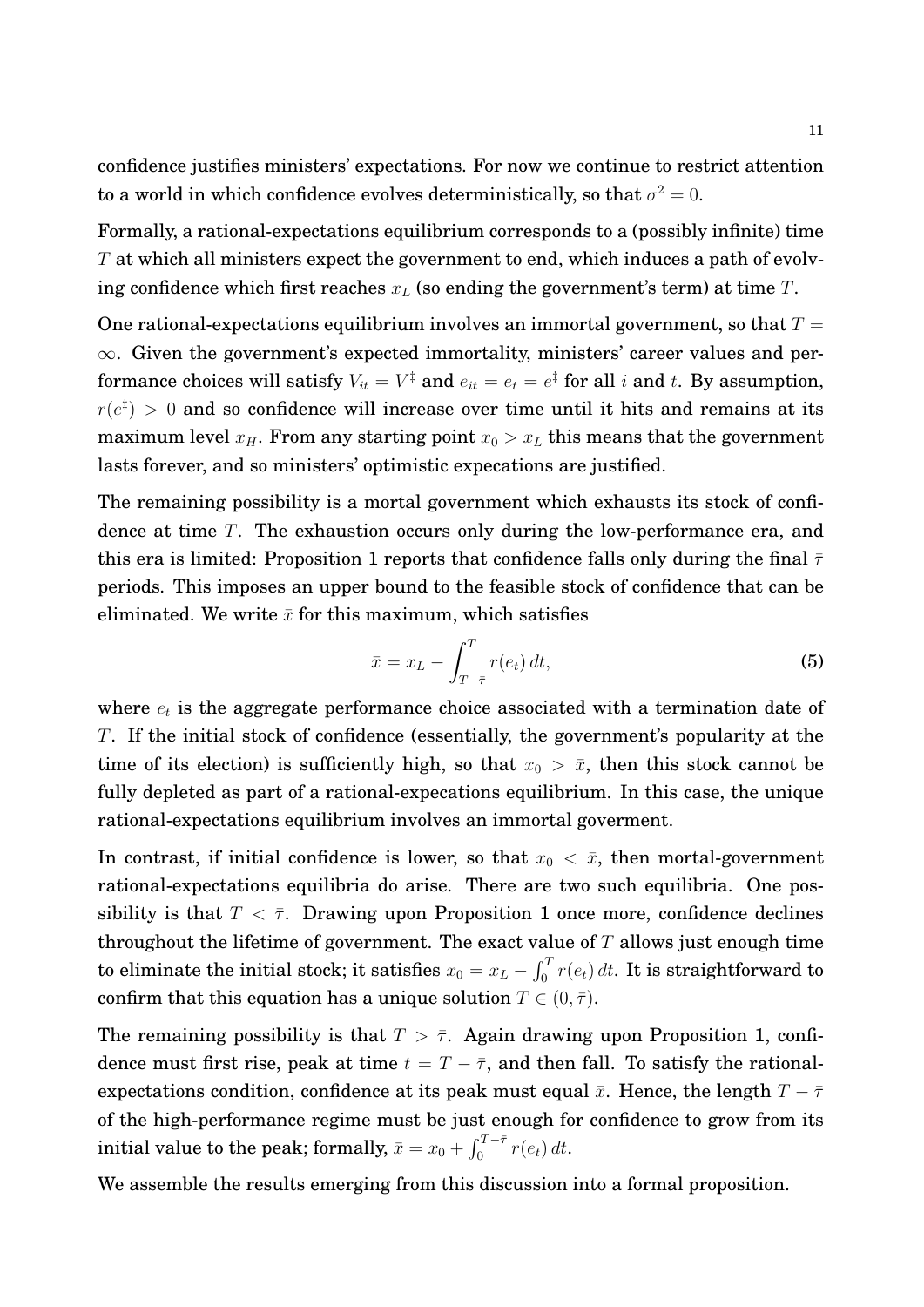**Proposition 2.** If initial confidence is high, so that  $x_0 > \bar{x}$ , then there is a unique *rational-expectations equilibrium: the government is immortal, so that*  $T = \infty$ *, and confidence rises monotonically to its maximum. If initial confidence is lower, so that*  $x_0 < \bar{x}$ , then there are two more equilibria: in one, the government's lifetime satisfies  $T < \bar{\tau}$  and confidence declines monotonically; in the other, the lifetime satisfies  $T > \bar{\tau}$ and confidence rises to a maximum of  $\bar{x}$  at time  $t = T - \bar{\tau}$  before beginning its decline.

The intuition for the first claim is straightforward. A government that begins office with a large majority and a strong lead in the polls is buoyed by confidence. Even a prolonged period of low performance would not eradicte its goodwill. Ministers are sufficiently assured of their tenure that they value their careers highly, and so they deliver the high performance that sustains an everlasting honeymoon. Turning to the second claim, if the government takes office with a thinner majority and a slender lead in the polls then it is less secure. Executive members know that the government will last only if their colleagues expect it to. Whether or not the government falls in finite time depends upon the coordination of ministers' expecations.

Note that when initial confidence falls below the safe-and-secure level of  $\bar{x}$  then we are unable to pin down a unique path of government performance. A question arises: which of the self-fulfilling prophecies will be fulfilled? It turns out that we can make significant progress here; once we re-introduce noise to the evolution-of-confidence process we will be able to make unambiguous predictions. But before doing so, we illustrate the results offered in Proposition 2 using a specific version of our model.

### HIGH AND LOW PERFORMANCE

To illustrate our results we now consider a specification in which each minister faces a choice between high and low performance, so that  $e_{it} \in \{e_L, e_H\}$ ; equivalently, he either devotes all of his available effort to the work of the executive, or alternatively diverts it all to his own private interests.<sup>5</sup> For this binary-action specification it is helpful to simplify notation a little, and so we write  $u_H \equiv u(e_H)$  and  $u_L \equiv u(e_L)$  for the flow payoffs from high and low performance respectively, and similarly we write  $\lambda_H \equiv \lambda(e_H)$ ,  $\lambda_L \equiv \lambda(e_L)$ ,  $r_H \equiv r(e_H)$ , and  $r_L \equiv r(e_L)$ . The various restrictions on the model then boil down to  $u_L > u_H > 0$ ,  $\lambda_L > \lambda_H > 0$ , and  $r_H > 0 > r_L$ .

 $5$ Technically, this restriction of the action space does not fit within our model's specification. Nevertheless, such a binary-action model is easily obtain by considering a specification in which both the payoff function  $u(\cdot)$  and the resignation hazard rate  $\lambda(\cdot)$  are both linear in performance; this ensures that a minister's optimal performance choice is at an extreme of the interval  $[e_L, e_H]$ .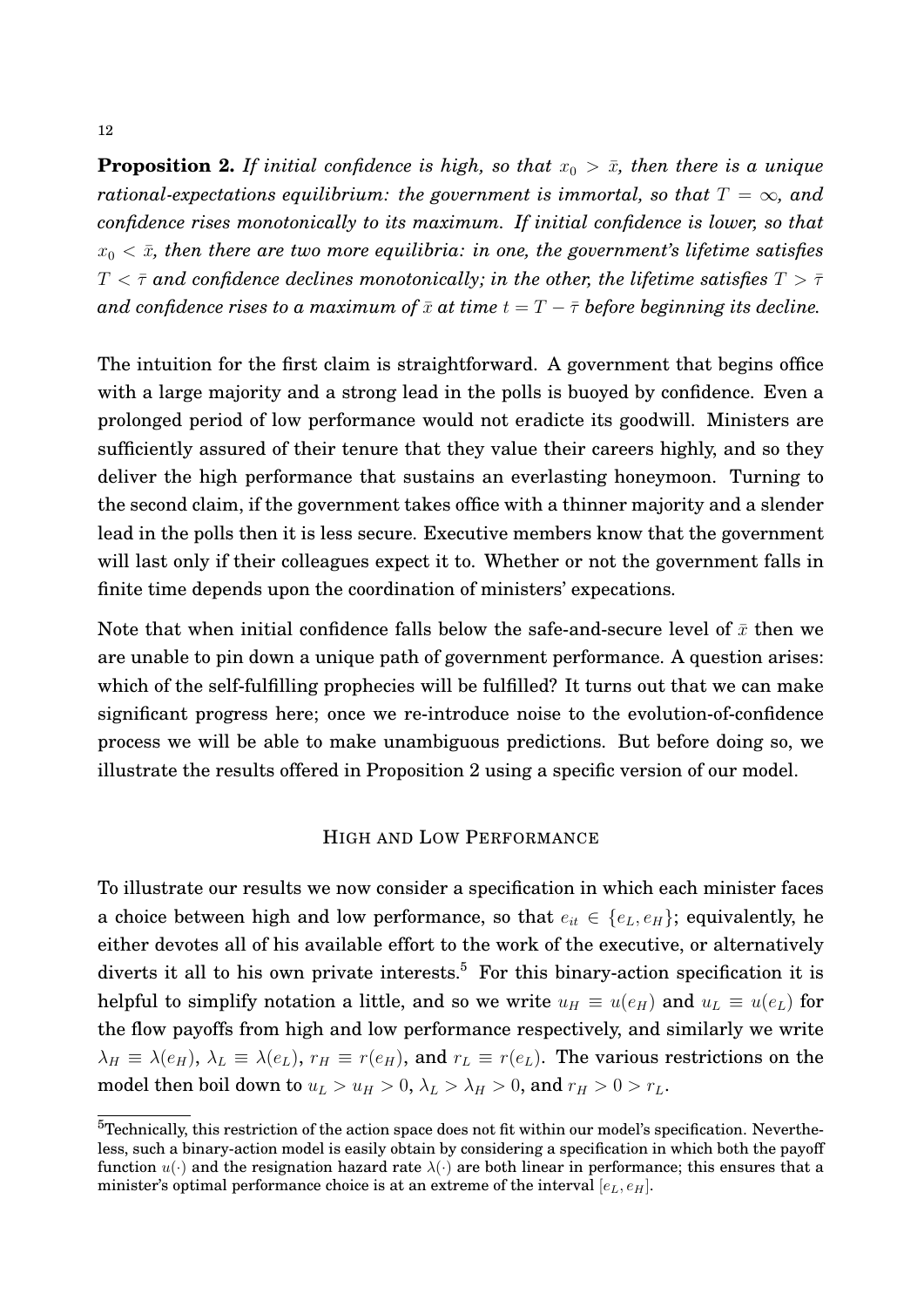Recall that  $e^{\ddagger}$  is the optimal performance choice of a minister in an immortal government, and  $e^{\dagger}$  is his choice when the government faces imminent defeat. For things to be interesting we need  $e^\ddagger > e^\dagger$  so that perceived longevity does influence performance. In the binary-action world, this means that we need  $e^{\ddagger}=e_H$  and  $e^{\dagger}=e_L.$ 

To check that  $e^{\ddagger} = e_H$ , we consider the problem faced by a minister in a secure government. High performance generates an expected payoff of  $u_H/\lambda_H$ , whereas the lowperformance payoff is  $u_L/\lambda_L$ . Hence we restrict to the case where  $u_H/\lambda_H > u_L/\lambda_L$ . To characterize the minister's performance choice more generally, we note that the optimality condition (4) generates high rather than low performance if and only if

$$
u_H - \lambda_H V_{it} \ge u_L - \lambda_L V_{it} \quad \Leftrightarrow \quad V_{it} \ge V^* \quad \text{where} \quad V^* \equiv \frac{u_L - u_H}{\lambda_L - \lambda_H}.\tag{6}
$$

 $V^*$  is easily interpreted. The numerator is the flow cost of choosing higher performance; the denominator is the effect on the arrival of resignations. The ratio of these terms is the effective cost of reducing resignation risk: only when his career value exceeds this does the minister finds it worthwhile to perform well. To ensure that  $e^{\dagger} = e_L$  we simply check that a minister's terminal payoff in a failed government is low enough; this is the simple inequality  $V^{\dagger} < V^*$ .

To calculate the length  $\bar{\tau}$  of the low-performance period of government, where  $V_{it} < V^{*},$ we need to solve explicitly the differential equation (3) while imposing the boundary condition  $V_{T_i} = V^{\dagger}$ . During the twilight of a minister's career (when  $t > T_i - \bar{\tau}$ , so that  $e_{it} = e_L$ ) the solution is straightforwardly obtained:

$$
V_{it} = \frac{u_L}{\lambda_L} - \exp[-\lambda_L(T_i - t)] \left(\frac{u_L}{\lambda_L} - V^{\dagger}\right). \tag{7}
$$

The first term on the right-hand-side, is the value of holding a position in an immortal government while delivering low performance. The second term  $\exp[-\lambda_L(T-t)]$  is the probability that the minister survives until the end of the government's lifetime. If this happens, then the low-performance career value is swapped for the terminal payoff  $V^{\dagger}$ ; this generates the third and final term.

The solution for  $V_{it}$  in (7) has the properties we expect: the value of a minister's career is decreasing in t or, equivalently, increasing in the perceived remaining lifetime  $T_i-t$ . Hence, moving back through time  $V_{it}$  grows until, eventually, it reaches the critical value  $V^*$ .<sup>6</sup> Thus, setting  $t = T_i - \bar{\tau}$  and  $V_{it} = V^*$  yields a unique solution for  $\bar{\tau}$ , which is reported in Proposition 3 below. This also determines the size of the maximum confidence stock which can be eliminated during the government's decline.

<sup>6</sup>Allowing  $T_i - t \to \infty$  the solution for  $V_{it}$  converges to  $u_L/\lambda_L$ . Straightforward calculations confirm that  $u_H/\lambda_H > u_L/\lambda_L$  implies that  $u_L/\lambda_L > V^*$ . Hence, if  $T_i - t$  is sufficiently large then  $V_{it}$  exceeds  $V^*$ .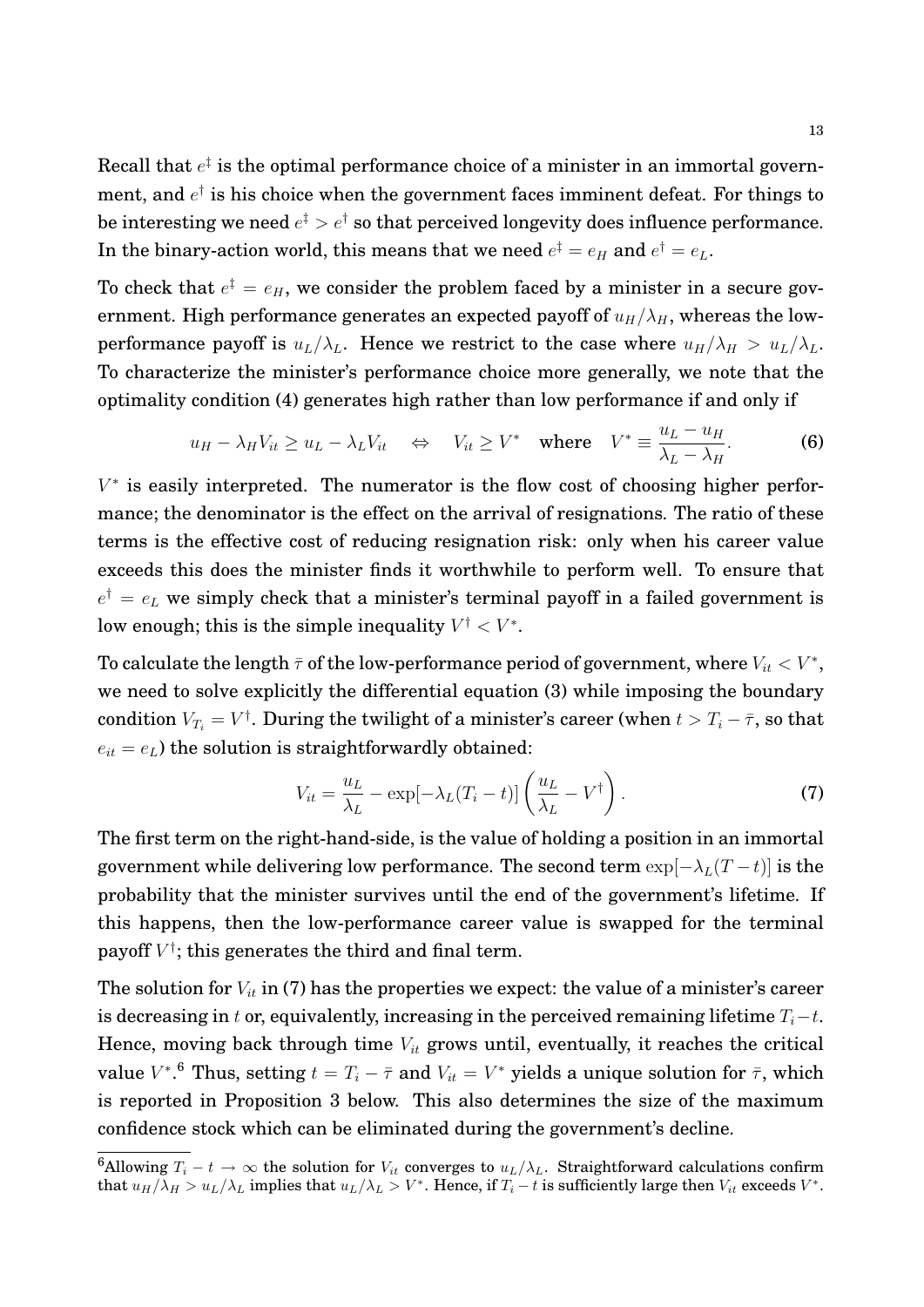**Proposition 3.** *For the binary-action specification (where each minister chooses between high and low performance) the maximum length of the low-performance era is*

$$
\bar{\tau} = \frac{1}{\lambda_L} \log \left[ \frac{(u_L - \lambda_L V^{\dagger})(\lambda_L - \lambda_H)}{\lambda_L u_H - \lambda_H u_L} \right].
$$
 (8)

*The maximum stock of confidence which can be depleted in this time is*  $\bar{x} = x_L + |r_L|\bar{\tau}$ *.* 

Recall that  $\bar{x}$  is a critical confidence level: if initial confidence exceeds this level (so that  $x_0 > \bar{x}$ ) then there is a unique equilibrium in which the goverment is immortal.

Some comparative-static predictions which emerge are very natural. For instance, both  $\bar{x}$  and  $\bar{\tau}$  are decreasing in  $u_H$ : making high performance more attractive shortens the period of declining confidence and lowers the bar to the unique-immortalequilibrium regime. Note also that  $\bar{x}$  and  $\bar{\tau}$  are both increasing in  $u_L$ , so that a greater payoff from low-performance lengthens the declining-confidence era. However, this is perhaps misleading, since increasing  $u<sub>L</sub>$  while  $u<sub>H</sub>$  is fixed mixes together two effects: it makes it more costly to supply high performance, so encouraging lower performance, but at the same time it increases the value of a minister's career, which encourages high performance. To isolate these two effects, it useful to re-write  $\bar{\tau}$  as:

$$
\bar{\tau} = \frac{1}{\lambda_L} \log \left[ \frac{(u_L/\lambda_L) - V^{\dagger}}{(u_L/\lambda_L) - V^*} \right] \quad \text{where} \quad V^* = \frac{u_L - u_H}{\lambda_L - \lambda_H}.
$$
 (9)

Fixing both the marginal cost  $u_L - u_H$  and marginal effect  $\lambda_L - \lambda_H$  of heightened performance,  $\bar{\tau}$  and  $\bar{x}$  are decreasing in  $u_L$ . Again, this works through an income effect: making a minister's career more valuable encourages him to work harder to retain his job.

A further comparative-static result is that  $\bar{\tau}$  and  $\bar{x}$  both fall as the terminal payoff  $V^{\dagger}$  grows. Thus, enhancing the value of a surviving minister (perhaps even via the receipt of "golden handshake" conditional on serving a full term) works in favour of increased performance. This might appear counter-intuitive: increasing post-career earnings should make maintaining a government career (relatively) less valuable and make ministers more willing to switch. However, what is going on here is that the overall benefit of a minister's career, relative to being fired from his position (rather than relative to his career as an ex-minister untainted by scandal) rises, and so the income effect induces higher performance. The gain in performance may even offset the more obvious costs, owing to a conflict of interest, that arise when allowing executive members to accept lucrative post-ministerial positions.<sup>7</sup>

 ${}^{7}$ In the United Kingdom ministers must consult the committee for Standards in Public Life if they accept private-sector posts within two years of leaving the Government. At the time of writing there is concerted media pressure to restrict a ministers post-career earnings further.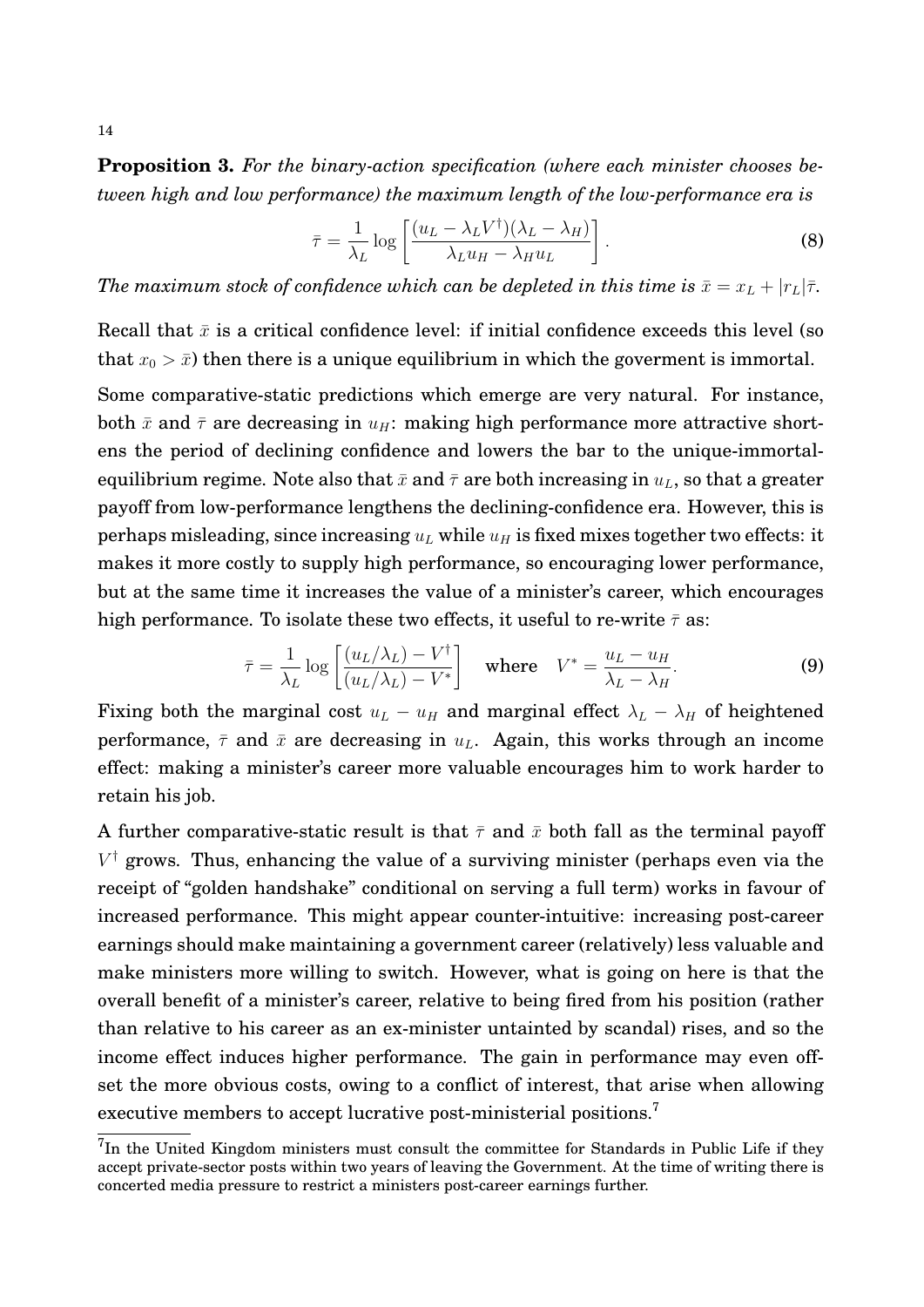#### CONFIDENCE THRESHOLDS

So far our analysis makes a unique prediction only when the initial stock of confidence is very high. For weaker initial conditions (that is, when  $x_0 < \bar{x}$ ) there are three rational-expecations equilibria, and so different prophecies may be fulfilled; furthermore, the executive is potentially exposed to an arbitrary mood switch of expectations, so shifting play from an optimistic to a pessimistic path. Our task in this section is to take the first steps towards isolating a unique prediction.

As a first step, we argue strongly against the non-monotonic equilibrium in which confidence first rises and then fall. We offer three reasons for doing this.

Firstly, we observe that the fundamental situation faced by members of the executive is fully captured by the current stock of confidence. Arguably, behavior should depend only on fundamentals, and so ministers should always respond in the same way given any particular confidence level. Such behavior involves Markovian strategies. However, the non-monotonic equilibrium is non-Markovian: for each confidence level  $x \in (x_0, \bar{x})$  there are two different points in time (one before  $t = T - \bar{\tau}$  and one after) at which ministers choose different performance levels. In contrast, the other two (monotonic) equilibria are consistent with Markovian behavior.

Secondly, the non-monotonic equilibrium offers an unnatural comparative-static prediction: an increase in the initial stock of confidence shortens, rather than lengthens, the lifetime of the government. This is because an increase in  $x_0$  reduces the length of time needed before confidence reaches its maximum of  $\bar{x}$  at time  $t = T - \bar{\tau}.^8$ 

Thirdly, the non-monotonic equilibrium is not robust to slight uncertainty about the stock of confidence, or to slight noise in its evolution. Consider what happens at time  $t = T - \overline{\tau}$ , when confidence is at its maximum level of  $x_t = \overline{x}$ . The equilibrium calls for ministers to adopt pessimistic expectations. However, even the slightest extra addition to goodwill would shift the executive into a regime satisfying  $x_t > \bar{x}$ , where the unique equilibrium involves an immortal administration. Relatedly, even a slight suspicion that this might happen would be enough to push performance up and so justify the suspicion. Summarizing, the equilibrium relies upon a knife-edge feature.

 ${}^{8}$ Back-to-front comparative-static properties also emerge in related games. Consider, for instance, a textbook  $2 \times 2$  "Stag Hunt" coordination game. The mixed-strategy equilibrium has unfortunate comparative-static properties: increasing the relative attractiveness of a pure strategy reduces the probability with which it is played in the mixed strategy. However, the mixed equilibrium is typically non-robust under a variety of equilibrium-selection criteria (for instance, risk dominance selects one of the pure equilibria) or reasonable strategy-revision processes (such a process moves away from the mixed equilibrium). The non-monotonic rational-expectations equilibrium in our model is analogous to the mixed-strategy Nash equilibrium of the Stag Hunt coordination game.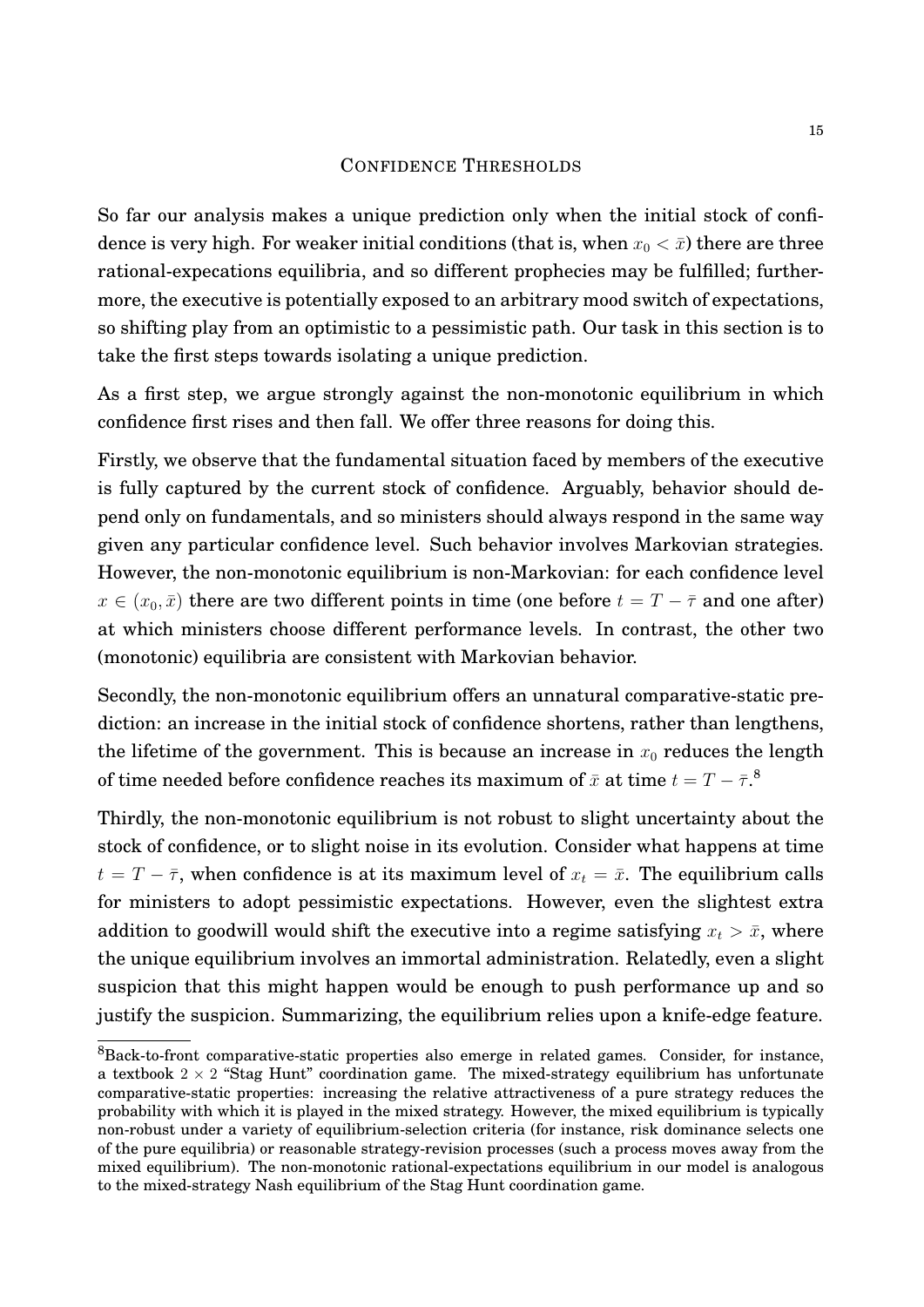We proceed by focusing on the Markovian equilibria in which ministers' performance choices, career values, and the executive's lifetime all depend solely on the current stock of confidence. We write these three values as  $e(x)$ ,  $V(x)$ , and  $\tau(x)$ . So, at time t minister *i* chooses performance  $e_{it} = e(x_t)$ , values his career at  $V_{it} = V(x_t)$ , and expects the government to last until  $t + \tau(x_t)$ . If the government is expected to be immortal  $(\tau(x_t) = \infty)$  then  $e(x_t) = e^{\ddagger}$  and  $V(x_t) = V^{\ddagger}$ .

Some basic properties of a Markovian equilibrium are immediate. The executive's lifetime  $\tau(x)$  must be (at least weakly) increasing in confidence: starting from some higher level  $x' > x$ , confidence must be decline through the lower level x before the government term ends and so  $\tau(x') \geq \tau(x)$ . The government may be perceived as immortal, and so associated with any Markovian equilibrium is a unique "confidence threshold"  $x^* \in [x_L, x_H]$  such that  $\tau(x) = \infty$  (and hence  $V(x) = V^{\ddagger}$  and  $e(x) = e^{\ddagger}$ ) for all  $x > x^*$ , but  $\tau(x)$  is finite when  $x^* > x > x_L$ . Furthermore, if confidence falls below the threshold then it must strictly fall over time; if it remained constant then (since behavior depends only on current confidence) it would remain constant forever, sustaining the government evermore. Summarizing,  $\tau(\cdot)$  is a strictly increasing function below  $x^*$ , but becomes infinite (and so constant) above the confidence threshold.

The properties of the government's perceived lifetime carry over to a minister's career value:  $V(x)$  is a strictly increasing function for  $x < x^*$ , and (owing to the perceived immortality of the administration) satisfies  $V(x) = V^{\ddagger}$  for  $x > x^*$ . When confidence falls below the threshold, we can calculate  $V(x)$  by assessing the value of a minister's career in the pessimistic equilibrium described in Proposition 2. Notice that such a pessimistic path can be consistent with rational expectations only when  $x < \bar{x}$ , which it turn implies that the confidence threshold must satisfy  $x^* \leq \bar{x}$ . In the pessimistic zone, it is also straightforward to characterize how a minister's career value changes as a function of changes in confidence. The differential equation (3) can be modified appropriately to this environment to yield

$$
u(e(x)) - \lambda(e(x))V(x) + rV'(x) = 0,
$$
\n(10)

which again stems from straightforward accounting. Within (10), the performance term  $e(x)$  is obtained from the optimality condition (4), so that

$$
e(x) = \underset{e \in [e_L, e_H]}{\arg \max} [u(e) - \lambda(e)V(x)]. \tag{11}
$$

To obtain a complete solution for  $V(x)$  for values of confidence below  $x^*$  we now need only a boundary condition. This is provided by the terminal-payoff condition at the expiry of the government's term, so that  $V(x_L) = V^{\dagger}$ .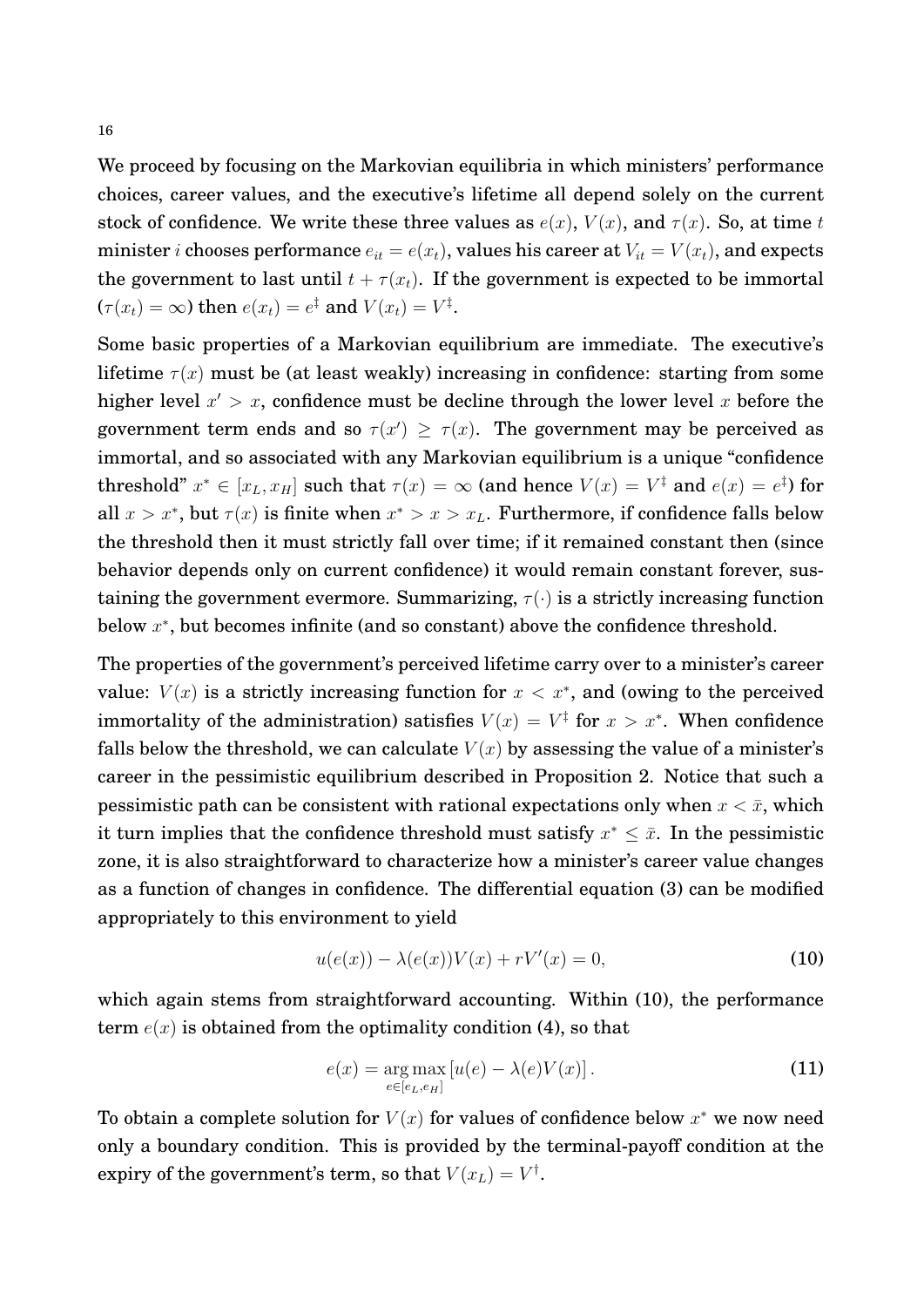

*Notes.* This figure illustrates the value function  $V(x)$  for a Markovian equilibrium in a binary-action world. The lower bound for confidence is  $x_L=0,$  the terminal payoff for a minister is  $V^\dagger=0.$  The other parameter choices at  $u_L = 7$ ,  $\lambda_L = 2$ , and  $r_L = -1$  for the low-perforance regime; and  $u_H = 4$ ,  $\lambda_H = 1$ , and  $r_H = 1$  for the high-performance regime. Given that  $V^{\dagger} = 0$ , for the "pessimistic" regime where  $x < x^*$ , the value function (represented by the solid line in the figure) satisfies

$$
V(x) = \frac{u_L}{\lambda_L} \left( 1 - \exp\left[ -\frac{\lambda_L x}{|r_L|} \right] \right).
$$

This function hits  $V^*$  at a confidence level of  $\bar{x},$  which in this case satisfies  $\bar{x} = \log(7)/2$ ; there is a Markovian equilibrium for any  $x^*$  below this.

FIGURE 1. Value Functions and the Confidence Threshold

**Proposition 4.** For each  $x^* \in [x_L, \bar{x}]$  there is a Markovian equilibrium in which  $x^*$ *acts as a critical confidence threshold. Beginning from above the threshold*  $(x > x^*)$ *performance is maximized, confidence rises to its maximum level, and the government lives forever. Beginning from below the threshold (*x < x<sup>∗</sup> *), however, confidence and executive performance both decline over time until the government falls in finite time.*

For the binary-action case it is straightforward to calculate fully the set of Markovian equilibria. Performance satisfies  $e_t = e_H$  for  $x_t > x^*$  and  $e_t = e_L$  for  $x_t < x^*$ , while a minister's career value is  $V(x) = V^{\ddagger} = u_H/\lambda_H$  for  $x > x^*$ , but otherwise

$$
x < x^* \quad \Rightarrow \quad V(x) = \frac{u_L}{\lambda_L} - \exp\left[-\frac{\lambda_L (x - x_L)}{|r_L|}\right] \left(\frac{u_L}{\lambda_L} - V^{\dagger}\right). \tag{12}
$$

(Such a value function is illustrated in Figure 1.) The properties of this equilibrium, and indeed of the general Markovian equilibria described in Proposition 4, are very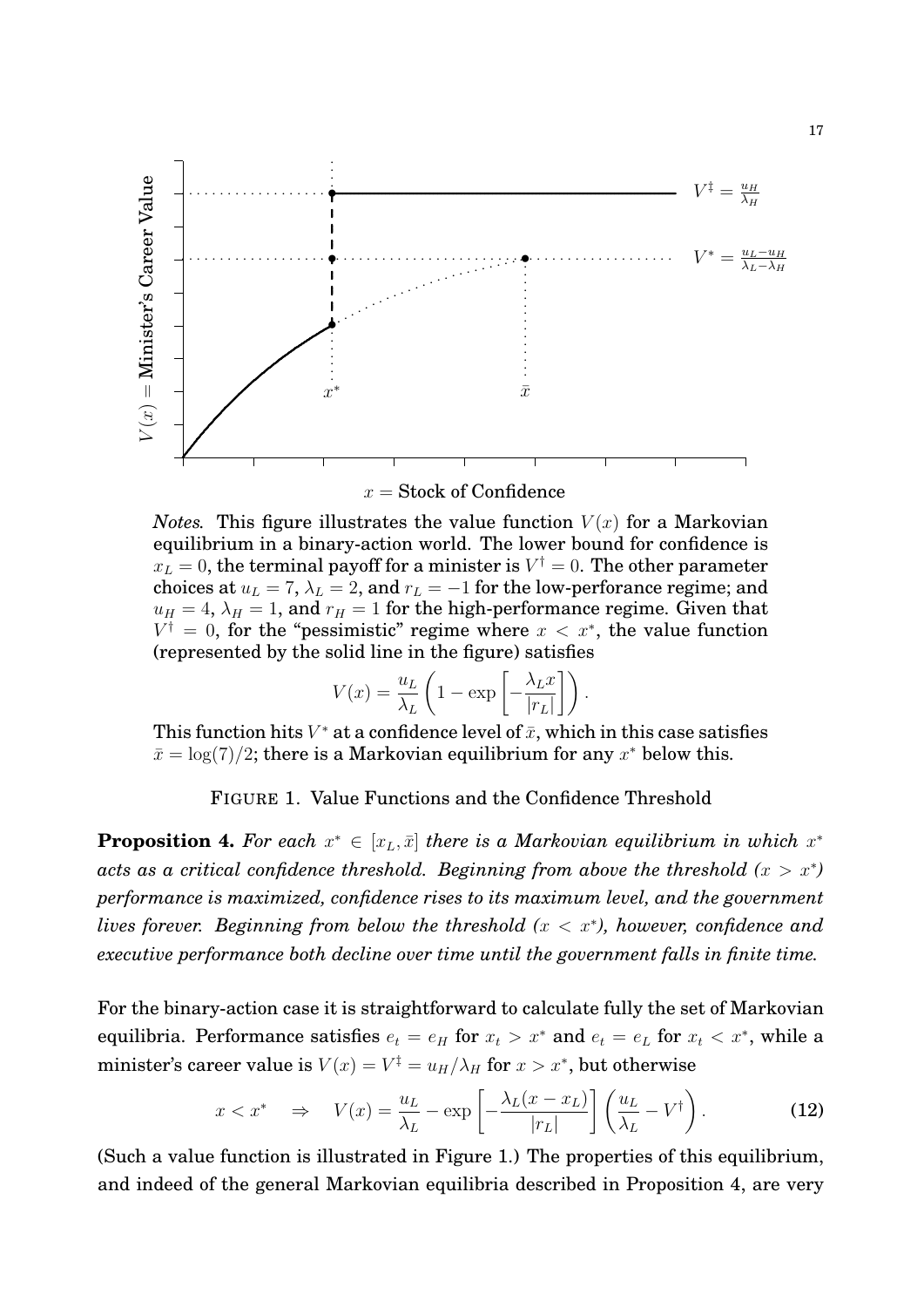natural; put simply a single commonly understood barrier separates worlds of optimism  $(x_t > x^*)$  and pessimism  $(x_t < x^*)$ . Nevertheless, there remain many equilibria; the critical threshold is not uniquely defined.

A formal resolution to the equilibrium-selection problem is provided in the next section when we consider the stochastic evolution of goodwill. Here, however, we offer a heuristic argument which suggests an equilibrium-selection criterion.

Consider a binary-action world, and for simplicity let  $r_H = |r_L|$ ; thus the increase of goodwill in an optimistic world equals the decay in a pessimistic world. Furthermore, consider a Markovian equilibrium with a confidence threshold of  $x^*$ . Our aim will be to think more carefully about what happens as confidence passes that threshold.

Suppose that a minister sees a stock of goodwill equal to  $x^*$ , but remains slightly unsure of his observation. From his point of view it is equally likely that the government will move into the good regime, in which case his career is worth  $V^{\ddagger}$ , or the bad regime, in which case his career is worth  $V(x^*) \equiv \lim_{x \uparrow x^*} V(x)$ , where  $V(x)$  is obtained from (12). Hence (we emphasize that this is all heuristic) his expected career value is  $(V^{\ddagger} + V(x^*))/2$ . Now,  $x^*$  is the critical threshold at which behavior switches and so he should be just indifferent between high and low performance. This means that his career should be worth  $V^*$  to him. This argument suggest that  $x^*$  must satisfy

$$
V^* = \frac{V^{\ddagger} + V(x^*)}{2} \quad \Leftrightarrow \quad x^* = x_L + \frac{|r_L|}{\lambda_L} \log \left[ \frac{(u_L/\lambda_L) - V^{\dagger}}{(u_H/\lambda_H) + (u_L/\lambda_L) - 2V^*} \right]. \tag{13}
$$

Thus the threshold between the two regimes lies at the point where the critical career valuation  $V^*$  which prompts confidence-increasing performance lies halfway between the career values in the optimistic and pessimistic regimes. (The threshold  $x^*$  illustrated in Figure 1 satisfies this property.)

Note that the solution for  $x^*$  given in (13) makes sense only if  $x^* > x_L$ . If the formulae yields  $x^* < x_L$  then instead we expect a threshold of  $x^* = x_L$ , and so optimism is inevitable. Thus, in order for a collapse in confidence to be part of our chosen Markovian equilibrium then (following a further inspection of (13)) the terminal career payoff  $V^{\dagger}$ to be low enough; for  $V^{\dagger}=0$ , we need  $(u_H/\lambda_H)>2V^*.$ 

We have offered here a rather informal argument which suggests that this particular threshold makes sense as the one which divides optimism from pessimism. The argument relies, however, on the idea that a minister is not precisely sure which world he is in. To make the argument rigorous, we need to introduce explicit uncertainty into the model. We do that by reverting to a world with stochastic goodwill.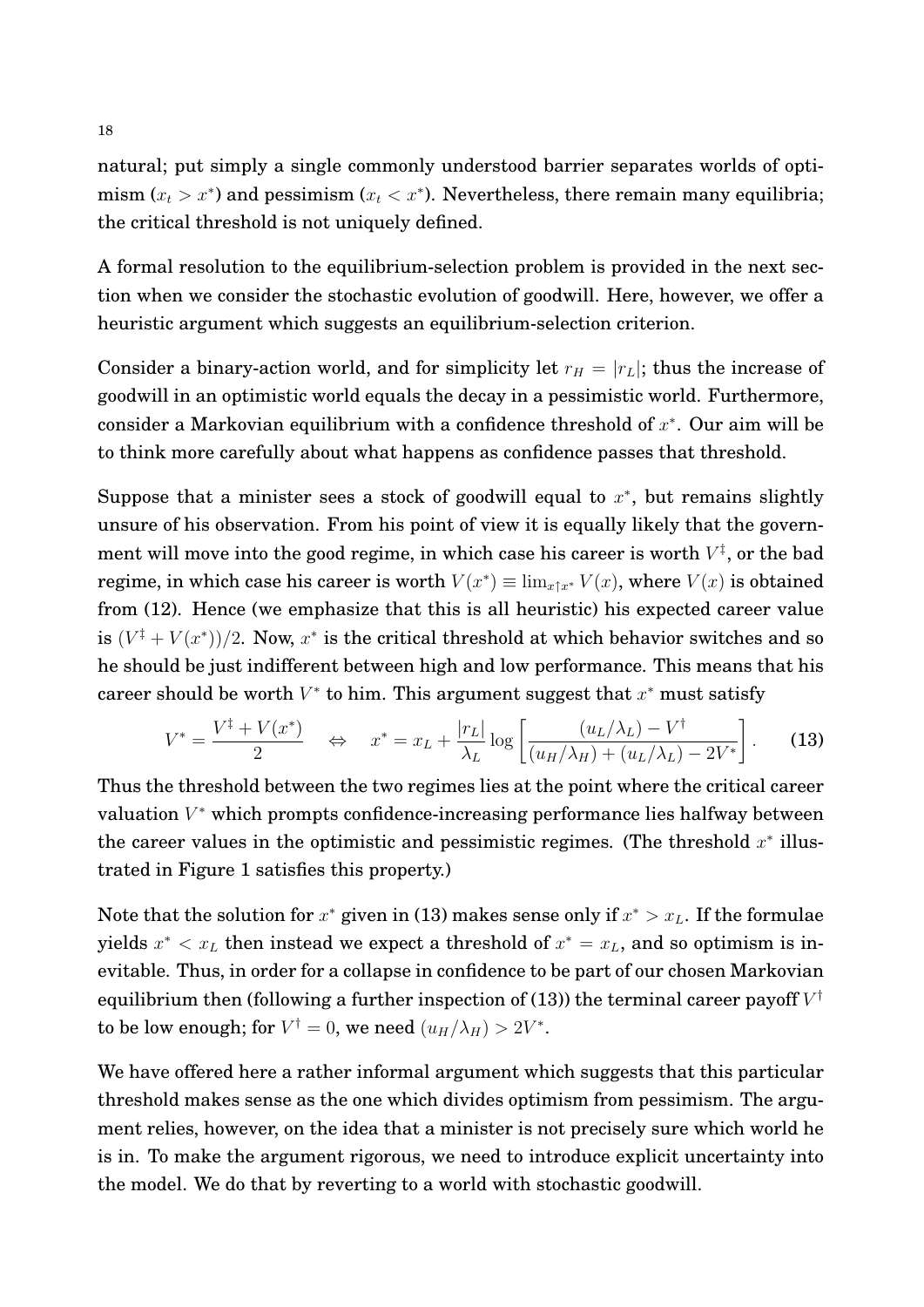#### THE STOCHASTIC EVOLUTION OF CONFIDENCE

When confidence evolves deterministically our tractable model produces illustrative, if somewhat stark, results relating to our three key elements: government performance, confidence, and longevity. Whereas in some environments confidence can sustain a high performing government in office indefinitely, in others confidence, performance, and expected longevity decline together.

The deterministic specification of our model lacks realism, however. Unforseen shocks, policy disasters, and the whims of public opinion can destabilize even the best performing executive. Moreover, thus far we have been unable to provide unique predictions. In this section we show, somewhat remarkably, that the incorporation of the stochastic relationship between performance and tenure not only provides more realism to the modeling framework deployed, but also allows us to pin down a unique equilibrium and so offer crisp set of comparative statics.

We turn to our stochastic model specification in which confidence in the government is subject to the ebb and flow of a continuous stream of random shocks. Recall that evolving confidence satisfies the stochastic differential equation

$$
dx_t = r(e_t) dt + \sigma dz_t, \qquad (14)
$$

where  $dz_t$  is the increment of a standard Wiener process.

To illustrate how this setting affects ministerial choices, consider a Markovian equilibrium in a noiseless world with a confidence threshold  $x^*$  (Proposition 4). In this context, suppose that  $x_t = x^*$ . As before, a minister faces uncertainty because poor individual performance may lead to his own premature demise. But now he is also uncertain about his government's longevity. This uncertainty stems from the noise  $\sigma dz_t$ which means that the arrival of the next random shock could push confidence above  $x^*$  (in which case aggregate performance will be relatively high, confidence will rise in expectation, and so the lifetime of government is prolonged) or below  $x^*$  (in which case performance, confidence, and longevity all fall). More generally, even when confidence falls far below the threshold  $x^*$ , it remains possible that the government could enjoy a lucky streak of positive outcomes and so confidence could rise above the threshold; a minister in a declining government should incorporate this possibility. Similarly, a high-performing government enjoying maximum confidence can always suffer a run of bad luck. In the absence of noise, a single commonly understood barrier separated the worlds of optimism  $(x_t > x^*)$  from those of pessimism  $(x_t < x^*)$ ; when noise is present these two worlds may collide.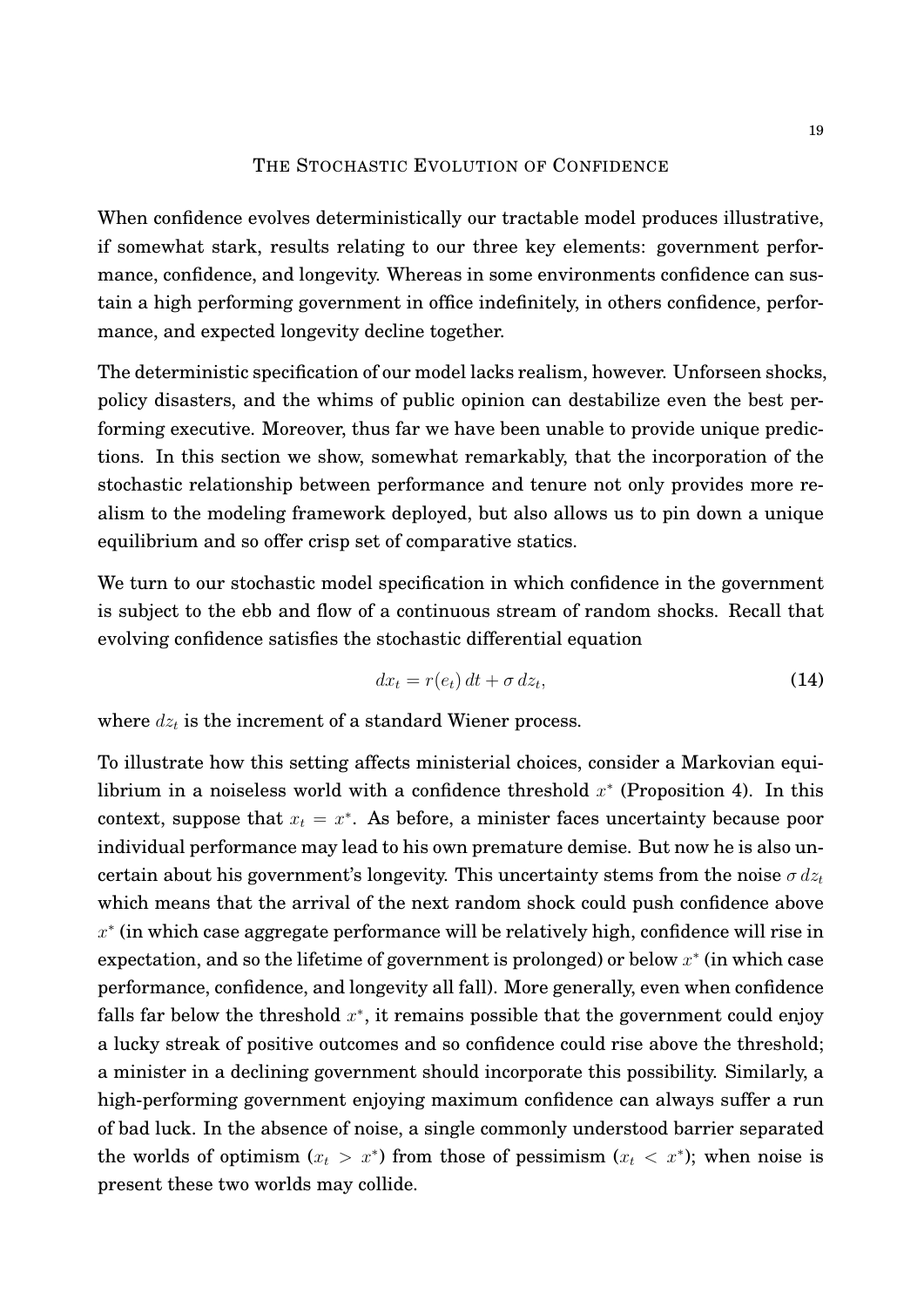Turning to our formal analysis, we consider Markovian equilibria in which a minister's career value  $V(x)$  and performance choice  $e(x)$  both depend solely on the current stock of confidence. As before, performance is determined by the minister's desire to keep his job, and so satisfies the optimality condition  $e(x) = \arg \max[u(e) - \lambda(e)V(x)]$ from (11). The extra step needed for the analysis of a stochastc-evolution world is a careful consideration of a minister's evolving career valuation  $V(x)$ .

As before,  $V(x)$  is increasing in x. However, unlike the deterministic world  $V(x)$  is smoothly and strictly increasing. To see why, note that in the deterministic world  $V(x)$ is constant only when  $V(x) = V^{\ddagger}$  for  $x > x^*$ ; that is, when the government is immortal. Once random events are present, however, there is always positive probability that a sequence of negative shocks results in the government's defeat. Thus  $V(x) < V^{\ddagger}$ for all  $x$ , and recalling the arguments used previously we can establish that career values must be strictly enhanced by greater confidence. The presence of uncertainty also rules out any discontinuites; the ebb and flow of random events smooths out the transition across any possible discontinuity. Thus, a sharp step up in a minister's career at an arbitrary threshold, as in Figure 1, cannot occur.

We turn now to describe the key differential equation which describes the link between confidence and the value of a ministerial position. As before, simple accounting ensures that

$$
[u - \lambda V] dt + \mathcal{E}[dV] = 0,
$$
\n(15)

where it is understood that u and  $\lambda$  both depend on a minister's performance choice, and so on the current state of confidence via the perceived career value  $V(x)$ . The first and second bracketed terms are as before; they represent the flow payoff from holding office and the expected loss from a premature forced resignation. The third and final term is the expected change in the career value owing to the passage of time. When confidence evolves deterministically then this is constant. However, here we need to take expectations because the minister's career value can be influenced by random events. Adopting a second-order Taylor expansion and taking expectations (in more formal terms, this is the deployment of Itô's Lemma) we obtain

$$
E[dV] = V'(x)r dt + \frac{\sigma^2 V''(x)}{2} dt,
$$
\n(16)

where it is understood that r depends on aggregate performance and so, via  $V(x)$ , on the current stock of confidence enjoyed by the government.<sup>9</sup> Bringing together  $(15)$ 

<sup>&</sup>lt;sup>9</sup>To understand (16), consider a small step in time  $\Delta t$  associated with a change in career value  $\Delta V$  and a change in confidence  $\Delta x$ . Taking as second-order expansion,  $\Delta V \approx V'(x) \Delta x + V''(x) (\Delta x)^2/2$ . Treating r as a constant,  $\Delta x \sim N(r\Delta t, \sigma^2 \Delta)$ , and so  $E[\Delta x] = r\Delta t$  and  $E[(\Delta x)^2] = (r\Delta t)^2 + \sigma^2 \Delta t$ . Putting these things together,  $E[\Delta V] = V'(x)r\Delta t + V''(x)[(r\Delta t)^2 + \sigma^2 \Delta t]/2$ . Allowing  $\Delta t$  to vanish, (16) emerges.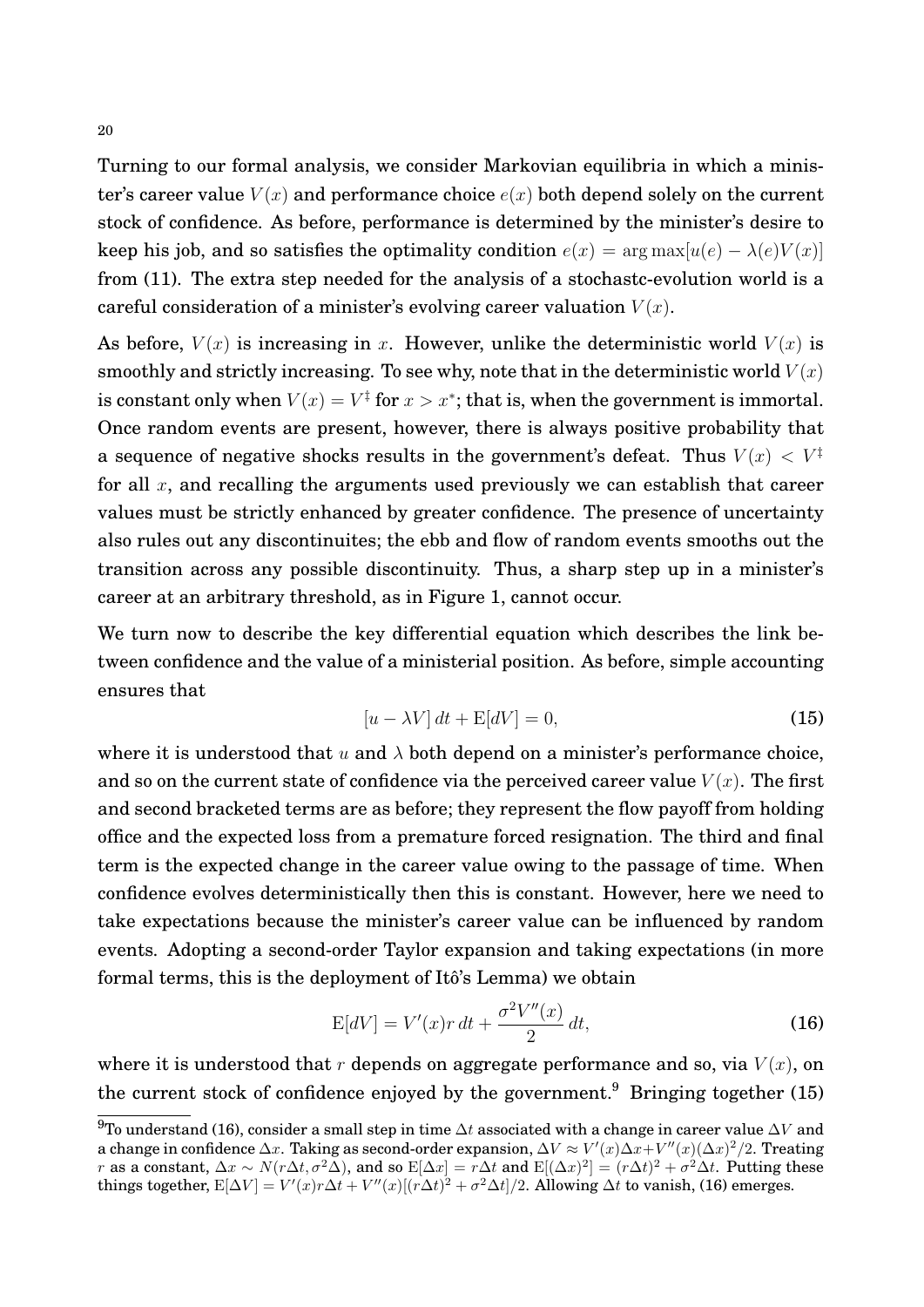and (16), the value equation on the one hand, with that describing the evolution of the career value as confidence ebbs and flows on the other, we obtain

$$
u - \lambda V(x) + rV'(x) + \frac{\sigma^2 V''(x)}{2} = 0.
$$
 (17)

Solving for a Markovian equilibrium boils down to solving for the right solution of this differential equation. Of course, such a second-order differential equation typically has a family of solutions, and so we need to look for two boundary conditions in order to pin down a unique value function, and so a unique equilibrium.

To obtain the necessary conditions, we examine the behavior of the value function at its boundaries. The first condition is that  $V_L(0) = V^{\dagger}$ : a minister who serves out his term obtains a "golden handshake" worth  $V^{\dagger}$  when the government dies with him in post. This boundary condition is something that we used to characterize the solution for  $V(x)$  for confidence satisfy  $x < x^*$  when we analyzed a world with deterministically evolving confidence. Here, however, this single boundary condition is not enough, owing to the second-order term in the differential equation (17). The second condition we need it obtained by looking to what happens when confidence reaches its maximum value at  $x_H$ . The condition we need is  $V'(x_H) = 0$ . This "smooth pasting" condition simply says that as confidence approaches its upper bound  $x_H$  it asymptotes; heuristically, this prevents a minister from expecting his career value to crash through its upper bound, and so ensures that  $V(x_t)$  faces a reflecting barrier at  $V(x_H)$ .

With all of the ingredients in place, we are in a position to characterize fully a Markovian equilibrium. Here we restrict our attention to offering a full solution in a binaryaction world. However, the approach we have taken here applies to a wider range of circumstances. With a binary-specification (either high or low performance) a threshold x ∗ separates (as before) the optimistic high-performance "honeymoon" world from the pessimistic low-performance "declining confidence" world. Within each of the two segments of the value function (that is, either side of  $x^*$ ) the parameters  $u$ ,  $\lambda$ , and  $r$  which are present in the differential equation (17) are all constant. When this is so, the equation is linear and so easy to solve. In our appendix we derive separate solutions and stitch them to together at the transition threshold  $x^*$ .<sup>10</sup>

<sup>&</sup>lt;sup>10</sup>We find solutions  $V_L(x)$  for  $x < x^*$  and  $V_H(x)$  for  $x > x^*$ , where these solutions satisfy the boundary conditions mentioned earlier. We then ensure that these solutions flow smoothly together at the critical confidence threshold  $x^*$ . Thus we need  $V_L(x^*) = V_H(x^*) = V^*$  (so that two segments of the value function meet, and meet at the point where performance changes from low to high) and  $V_L'(x^*)$  =  $V_H'(x^*)$  (so that the two segments paste smoothly together). The proof of Proposition 5 in the appendix provides further details.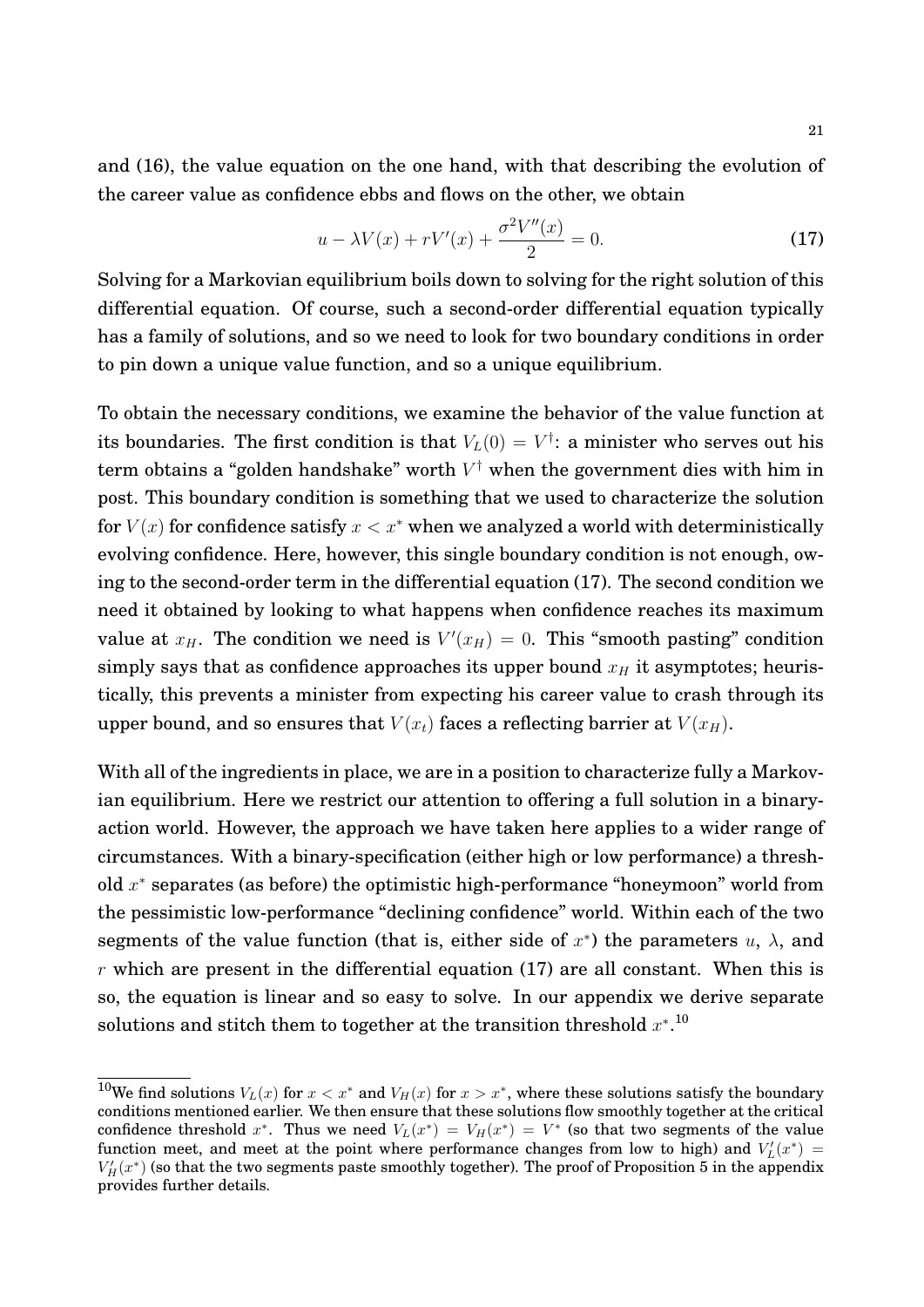

*Notes.* This figure illustrates the value function  $V(x)$  and critical confidence threshold arising from the unique Markovian equilibrium of a binary-action world with stochastic confidence. The parameter choices  $(x_L = 0, x_H = 1.5, V^{\dagger} = 0, u_L = 7, \, \lambda_L = 2, r_L = -1, u_H = 4, \, \lambda_H = 1, \, \text{and}$  $r_H = 1$ ) match those used in Figure 1. The value function is plotted for three different choices of noise. The bullet points " $\bullet$ " indicate the location of the threshold  $x^*$  for each of these two cases. As  $\sigma^2 \to 0$  the value function converges to the value function illustrated in Figure 1.

FIGURE 2. Unique Value Function and Threshold with Stochastic Confidence

**Proposition 5.** Consider a binary-action world in which  $\sigma^2 > 0$ . Define:

$$
x^* \equiv x_L + \frac{|r_L|}{\lambda_L} \log \frac{|r_L|[U_L - V^\dagger]}{r_H[U_H - V^*] + |r_L|[U_L - V^*]} where \quad U_L \equiv \frac{u_L}{\lambda_L}, \quad U_H \equiv \frac{u_H}{\lambda_H}, \quad and \quad V^* \equiv \frac{u_L - u_H}{\lambda_L - \lambda_H}. \quad (18)
$$

If  $x_H > x^* > x_L$  and if  $\sigma^2$  is sufficiently small, then there is a unique Markovian equi*librium in which ministers choose high performance if and only if confidence exceeds a* unique critical threshold  $x^{\diamond}$  satsifying  $x_H > x^{\diamond} > x_L$  and where  $\lim_{\sigma^2 \to 0} x^{\diamond} = x^*$ .

When  $x^*$  falls outside the stated range, then we obtain a regime in which ministers are unflinchingly optimistic (they deliver high performance for all confidence levels if  $x^* < x_L$ ) or never have sufficient confidence to perform highly (if  $x^* > x_H$ ). When  $x_H > x^* > x_L$  then we have a unique equilibrium in which performance is high when confidence is above this threshold, and low when it falls below the threshold. Note that when  $|r_L| = |r_H|$  then the solution for  $x^*$  is precisely that given by (13) which followed our earlier heuristic argument.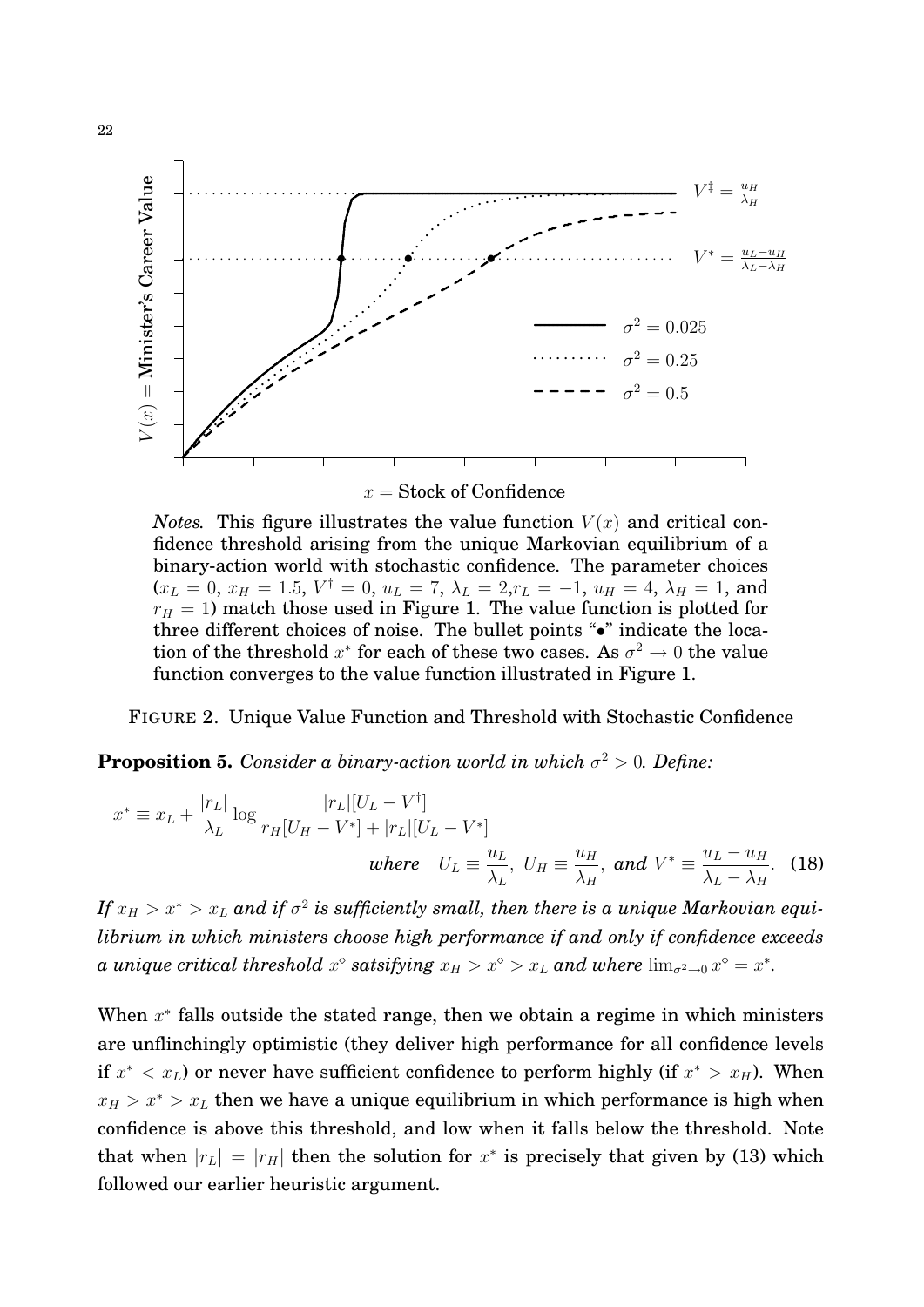Here we have a unique equilibrium for a well defined  $x^*$ . This allows us to pin down our previous comparative static claims. In particular our claim concerning  $V^{\dagger}$  holds. An increase in the terminal career value, obtained when a minister sees out his term with his badge intact, reduces the critical threshold for good performance, and so a "golden handshake" enhances performance and lengthens the average tenure of ministers. Other comparative-static results follow by inspection. For instance (and quite naturally) the confidence threshold falls, and hence the size of the pessimistic world narrow, as we either increase  $r_H$  or reduce  $|r_L|$ . These parameters are the rates at which confidence rises and falls, respectively, in the high-performance and lowperformance regimes.

Further comparative statics are suggested by inspection of Figure 2 which illustrates a minister's equilibrium career value  $V(x)$  for different values of the variance term  $\sigma^2$ . We first note that as  $\sigma^2 \to 0$  then, following the heuristic argument arguments made earlier,  $V^*$  is precisely midway between  $V(x^*)$  and  $V^{\ddagger}$ . (More generally, the location of  $V^*$  between these two sides of the transition point depends on the relative size of  $r_H$  and  $|r_L|$ .) Around the critical threshold even a small increase in confidence can have a large effect on ministerial career values: once confidence surpasses the critical threshold, performance is high and small shocks are insufficient to stop ministers from attaining  $V^{\ddagger}$ ; similar observations apply below the threshold. As noise increases (via an increase in the variance term  $\sigma^2$ ) this is no longer so. Any confidence boost that shifts performance (from low to high) faces a good chance of being reversed. So, even when confidence is at its highest level there remains a serious risk that a run of bad luck will lead to the end of the administration. What all this means is that an increase in noise reduces ministerial career values (as illustrated in the figure) and so acts as break on performance. A higher confidence threshold must then be breached before performance switches. Indeed, and following this logic, as  $\sigma^2$  grows large then high performance can never be attained; in fact, the high-performance region disappears when  $\sigma^2$  is sufficiently large.

Our key insight is that policy shocks and disasters are filtered via the three critical ingredients of our model: (i) they affect confidence in the executives's capacity to govern effectively; (ii) they impact upon perceptions held by government ministers about security of their tenure and hence the current value of their political careers, and (iii) they affect executive performance that, in turn affects (i) and (ii). Via these mechanisms, a series of good shocks can bolster a government's fortunes and lengthen its tenure, whilst a series of negative shocks can hasten its demise.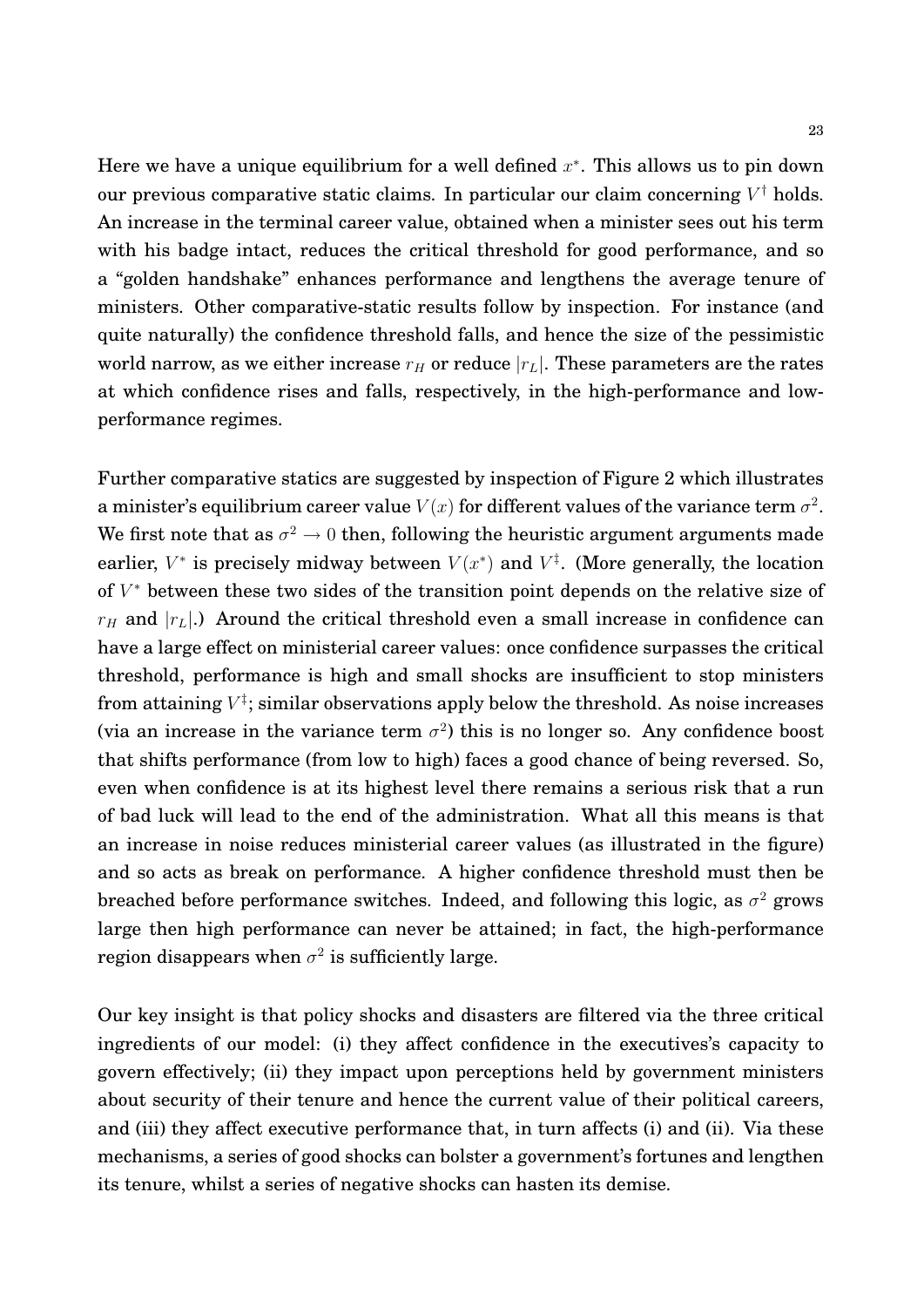

*Notes.* This figure illustrates a sample path for evolving confidence, generated using a discrete-time approxiation to the continuous-time specification of our model. The parameter choices ( $x_L = 0$ ,  $x_H = 1.5$ ,  $V^{\dagger} = 0$ ,  $u_L = 7$ ,  $\lambda_L = 2$ ,  $r_L = -1$ ,  $u_H = 4$ ,  $\lambda_H = 1$ , and  $r_H = 1$ ) which match those used in Figures 1 and 2 are supplemented with a noise choice of  $\sigma^2 = 0.5$  This generates an equilibrium threshold satisfying  $x^* \approx 0.875$ . The discrete-time approximation uses a time step of  $\Delta t = 0.005$ .

# FIGURE 3. Sample Path of Evolving Confidence

We illustrate these effects in Figure 3. As the notes explain, this figure depicts a single simulation of evoling confidence for the model specification illustrated in earlier figures. Initially, the government begins in the high performance regime where confidence shifts stochastically from its ceiling level  $x_H$  to just below. About halfway through its (realized) term, a series of small negative shocks pushes confidence to below the threshold level. From there on in, low performance implies a downward trend until eventually confidence is extinguished. Changes to these parameter values will generate differences in the expected longevity of the government. The important point is that when confidence in the government is far above the threshold level then it is able to withstand shocks; close to the threshold, however, even the smallest tremor can send it into terminal decline.

This section is currently under revision.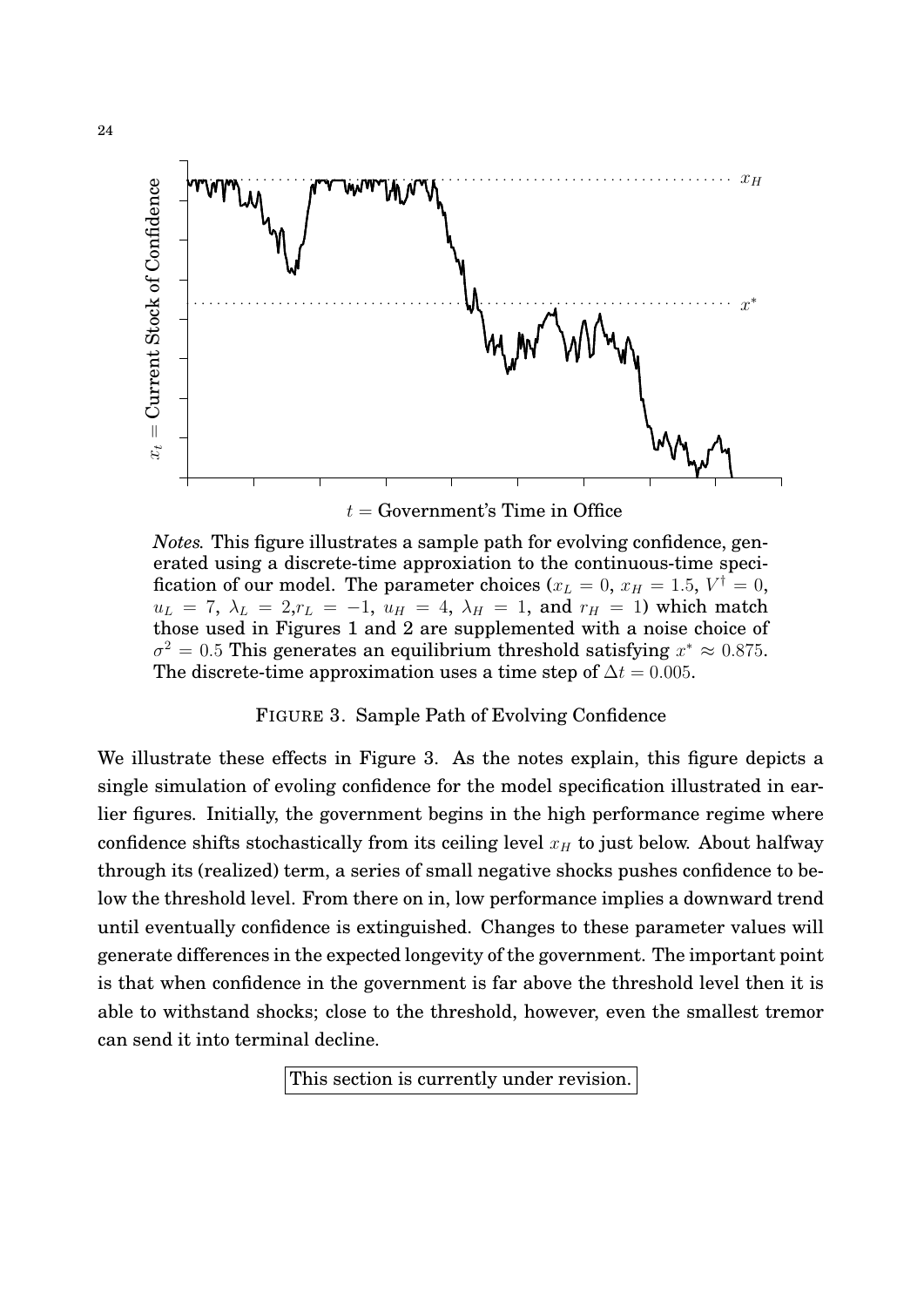#### CONCLUDING REMARKS

We incorporates random shocks, that may destabilize a government, in a dynamic agency perspective that links government performance, confidence in the executive, and the government's longevity. Our dynamic model relates to an existing literature described earlier. In those models, random shocks perturb the key parameters of a defined government formation game providing incentives for early dissolution of government. Our model has no such institutional detail, and as a consequence describes more general dynamics that relate to a wider set of cases including, though not limited to, multi-party parliamentary regimes. Our results are relevant to all democratic regimes in which length of government is not ascribed by the constitution. To some extent our results are relevant to nondemocracies also.

#### OMITTED PROOFS

*Monotonicity of Ministerial Career Values.* As the end of government draws near, a minister's career becomes less valuable and so his performance falls. To verify that this is so, we combine (3) and (4). Doing so,  $V_{it}$  satisfies

$$
\frac{dV_{it}}{dt} = -\max_{e \in [e_L, e_H]} [u(e) - \lambda(e)V_{it}].
$$
\n(19)

The right-hand side is increasing in  $V_{it}$ . Hence, if the right-hand side is positive (respectively, negative) for some t, then  $V_{it}$  is increasing (respectively, decreasing) in t, which means that it must be increasing (respectively, decreasing) for all larger  $t$ ; this observation, once developed, establishes that  $V_{it}$  is monotonic in  $t$ . To check that  $V_{it}$  is decreasing, it is sufficient to compare  $V_{it}$  at  $t=T_i$  (so that  $V_{it}=V^{\dagger}$ ) and in the limit as  $T_i-t\to\infty$ , so that  $V_{it}\to V^\ddagger$ . By assumption  $V^\ddagger>V^\dagger$ , and so a minister's career value does fall over time; his optimally chosen performance is monotonically related to his career value and so his performance must also decline over time.

## *Proof of Propostions 1 and 2.* These claims follow from arguments in the text.  $\Box$

*Proof of Proposition 3.* For the binary action case  $e_{it} = e_L$  and  $\lambda(e_{it}) = \lambda_L$  so long as  $T_i - t < \bar{\tau}$ . Hence, for such times the differential equation (19) reduces to

$$
\frac{dV_{it}}{dt} = -\left[u_L - \lambda_L V_{it}\right].\tag{20}
$$

It is straightforward to confirm that the solution for  $V_{it}$  given in (7) satisfies this equation, and also satisfies  $V_{it}$  when  $t = T_i$ . To find  $\bar{\tau}$  we simply set  $T_i - t = \tau$  and  $V_{it} = V^*$ . Doing so and solving for  $\tau$  yields (8) in the statement of the proposition.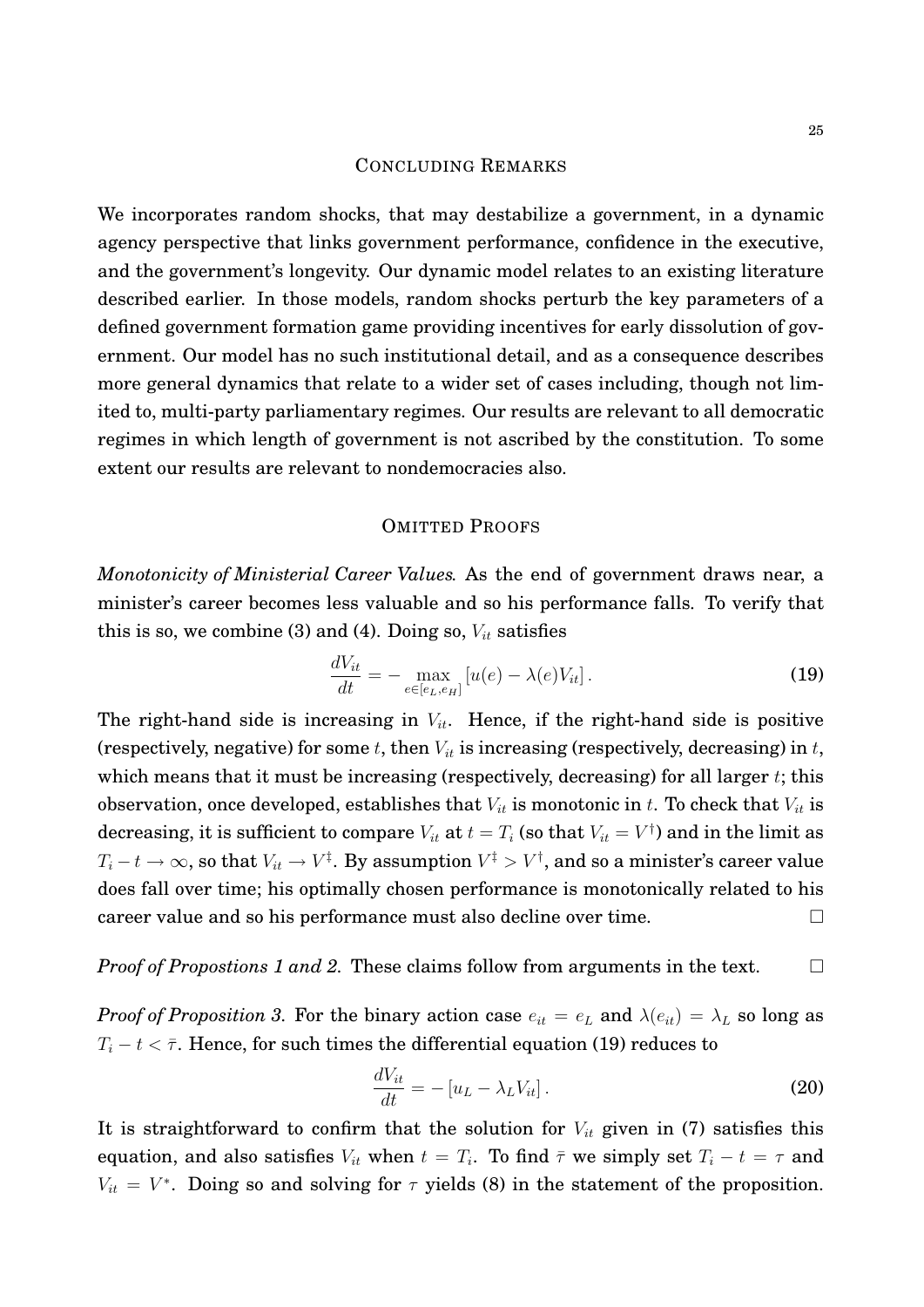Over the final  $\bar{\tau}$  periods of the government's life, confidence depletes at rate  $|r_L|$ , which generates the final claim of the proposition.

*Proof of Propostion 4.* These proposition follows from the discussion in the text.  $\Box$ 

*Proof of Proposition 5.*  $V(x)$  satisfies the second-order differential equation (17),

$$
u - \lambda V(x) + rV'(x) + \frac{\sigma^2 V''(x)}{2} = 0,
$$
\n(21)

where in general the terms u,  $\lambda$ , and r all depend on performance  $e(x)$  where  $e(x)$  $\arg \max[u(e) - \lambda(e)V(x)].$  Naturally, without further structure we are unable to described an explicit general solution to this differential equation. However, for the binary-action case the terms  $u, \lambda$ , and r are all locally independent of x away from the threshold  $x^*$ . Hence, for  $x \neq x^*$  the differential equation (21) is linear, and so is easily solved. When  $x > x^*$ , this general solution is

$$
V_H(x) = \alpha_H^+ e^{-\beta_H^+ x} + \alpha_H^- e^{-\beta_H^- x} + \gamma_H \text{ where } \beta_H^{\pm} = \frac{r_H \pm \sqrt{r_H^2 + 2\sigma^2 \lambda_H}}{\sigma^2} \text{ and } \gamma = \frac{u_H}{\lambda_H}, \quad (22)
$$

and where the  $\alpha_H^\pm$  coefficients remain to be determined. Similarly, for  $x < x^*$ ,

$$
V_L(x) = \alpha_L^+ e^{-\beta_L^+ x} + \alpha_L^- e^{-\beta_L^- x} + \gamma_L \text{ where } \beta_L^{\pm} = \frac{r_L \pm \sqrt{r_L^2 + 2\sigma^2 \lambda_L}}{\sigma^2} \text{ and } \gamma = \frac{u_L}{\lambda_L}.
$$
 (23)

These two components to the value function solution must join smoothly at the critical confidence threshold  $x^*$ . Moreover, at the threshold the career value of a minister must make him indifferent between high and low performance. Hence

$$
V_H(x^*) = V_L(x^*) = V^* \quad \text{and} \quad V'_H(x^*) = V'_L(x^*). \tag{24}
$$

The overall solution must also satisfy the two boundary conditions discussed in the text. Using the notation introduced here, these conditions are

$$
V_L(x_L) = V^{\dagger} \quad \text{and} \quad V'_H(x_H) = 0. \tag{25}
$$

(24) and (25) yield five equations which determine five unknowns: the free parameters  $\alpha^\pm_L$  and  $\alpha^\pm_H$  from the value function solutions, and the confidence threshold  $x^*.$ 

It is straightforward to solve for the four free parameters  $\alpha^\pm_L$  and  $\alpha^\pm_H$  in terms of  $x^*$  by considering separately the two segments of the value function.

Consider the pessimistic segment. The conditions  $V_L(x_L) = V^{\dagger}$  and  $V_L(x^*) = V^*$  are

$$
V^{\dagger} - \gamma_L = \alpha_L^+ e^{-\beta_L^+ x_L} + \alpha_L^- e^{-\beta_L^- x_L} \quad \text{and} \quad V^* - \gamma_L = \alpha_L^+ e^{-\beta_L^+ x^*} + \alpha_L^- e^{-\beta_L^- x^*}.
$$
 (26)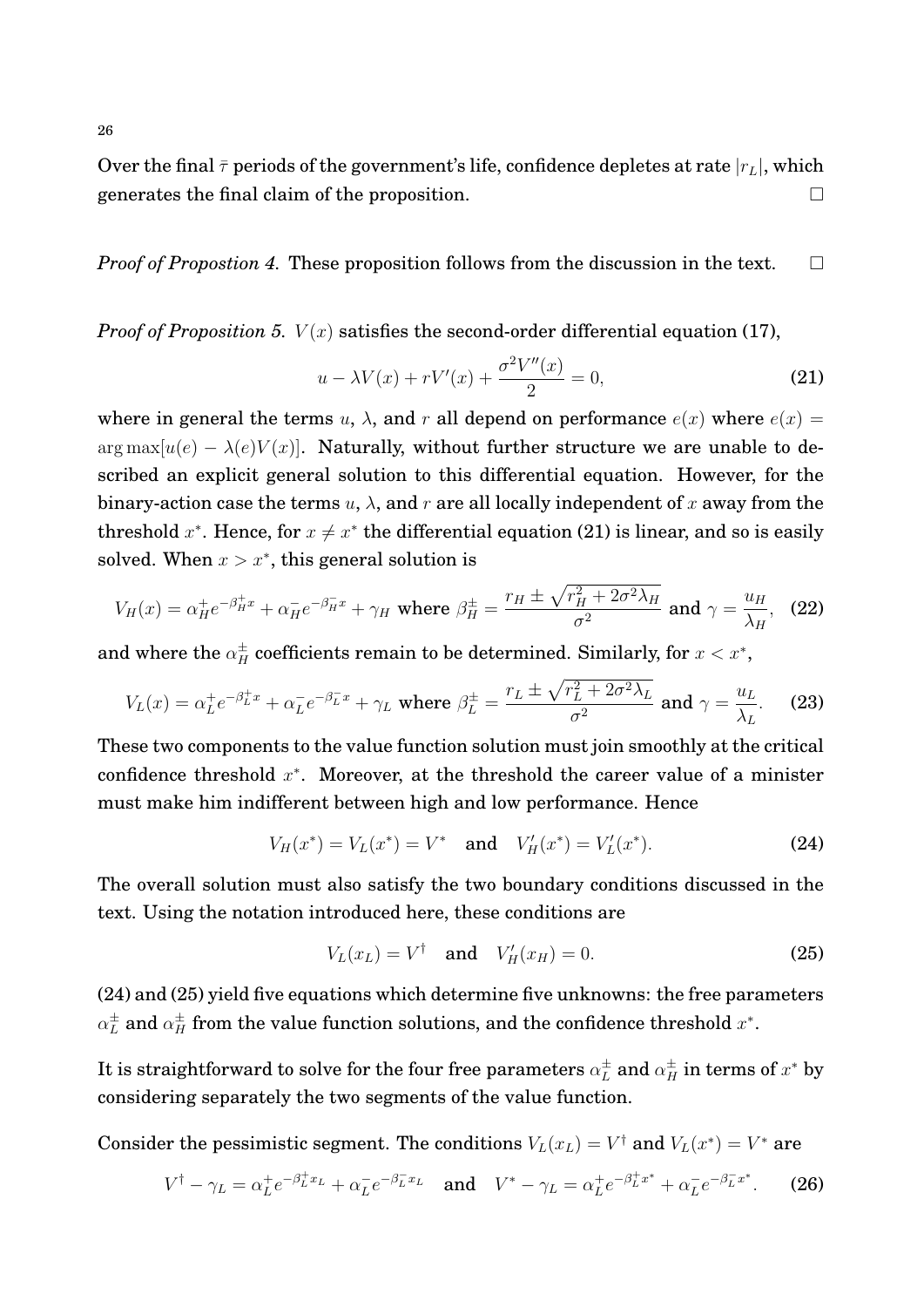These equations are linear in  $\alpha^+_L$  and  $\alpha^-_L$  $_L^-$ , and solve straightforwardly:

$$
\alpha_L^- = \frac{(\gamma_L - V^{\dagger})e^{-\beta_L^+(x^*-x_L)}e^{\beta_L^-x_L} - (\gamma_L - V^*)e^{\beta_L^-x_L}}{e^{-\beta_L^-(x^*-x_L)} - e^{-\beta_L^+(x^*-x_L)}} \text{ and } (27)
$$

$$
\alpha_L^+ = \frac{(\gamma_L - V^*)e^{\beta_L^+ x_L} - (\gamma_L - V^\dagger)e^{-\beta_L^-(x^*-x_L)}e^{\beta_L^+ x_L}}{e^{-\beta_L^-(x^*-x_L)} - e^{-\beta_L^+(x^*-x_L)}}.
$$
(28)

Note that  $V'_L(x) = -\beta_L^+ \alpha_L^+$  $_{L}^{+}e^{-\beta_{L}^{+}x}-\beta_{L}^{-}\alpha_{L}^{-}$  $\bar{L}e^{-\beta_L^- x}$ , and so

$$
V_L'(x^*) = \frac{(\beta_L^+ - \beta_L^-)(\gamma_L - V^\dagger)e^{-(\beta_L^+ + \beta_L^-)(x^* - x_L)}}{e^{-\beta_L^-(x^* - x_L)} - e^{-\beta_L^+(x^* - x_L)}} + \frac{(\gamma_L - V^*)\left[\beta_L^- e^{-\beta_L^-(x^* - x_L)} - \beta_L^+ e^{-\beta_L^+(x^* - x_L)}\right]}{e^{-\beta_L^-(x^* - x_L)} - e^{-\beta_L^+(x^* - x_L)}} \tag{29}
$$

Now consider the optimistic segment. The conditions  $V_H(x^*)$  and  $V'_H(x_H) = 0$  are

$$
V^* - \gamma_H = \alpha_H^+ e^{-\beta_H^+ x^*} + \alpha_H^- e^{-\beta_H^- x^*} \quad \text{and} \quad 0 = \beta_H^+ \alpha_H^+ e^{-\beta_H^+ x_H} + \beta_H^- \alpha_H^- e^{-\beta_H^- x_H}, \tag{30}
$$

and these solve to give us

$$
\alpha_H^- = -\frac{\beta_H^+ (\gamma_H - V^*) e^{\beta_H^- x_H}}{\beta_H^+ e^{-\beta_H^- (x^* - x_H)} - \beta_H^- e^{-\beta_H^+ (x^* - x_H)}} \text{ and } (31)
$$

$$
\alpha_H^+ = \frac{\beta_H^-(\gamma_H - V^*)e^{\beta_H^+ x_H}}{\beta_H^+ e^{-\beta_H^-(x^* - x_H)} - \beta_H^- e^{-\beta_H^+(x^* - x_H)}}.
$$
\n(32)

We can plug these solutions into  $V_H'(x)=-\beta_H^+\alpha_H^+e^{-\beta_H^+x}-\beta_H^-\alpha_H^-e^{-\beta_H^-x}$  and obtain

$$
V'_{H}(x^{*}) = \frac{\beta_{H}^{-} \beta_{H}^{+} (\gamma_{H} - V^{*}) \left[ e^{-\beta_{H}^{-} (x^{*} - x_{H})} - e^{-\beta_{H}^{+} (x^{*} - x_{H})} \right]}{\beta_{H}^{+} e^{-\beta_{H}^{-} (x^{*} - x_{H})} - \beta_{H}^{-} e^{-\beta_{H}^{+} (x^{*} - x_{H})}}.
$$
(33)

So far we have obtained solutions for the value function in both the pessimistic and optimistic worlds as a function of the critical confidence threshold  $x^*$ . These solutions satisfy the relevant boundary conditions, and meet at  $V_L(x^*) = V_H(x^*) = V^*$ . The one remaining condition is that  $V_L'(x^*) = V_H'(x^*)$ , so that the two different parts of the value function meet smoothly at the confidence threshold. We can use this condition to find  $x^*$ , by equating the expressions in (29) and (33).

Clearly, we cannot obtain a general explicit solution for  $x^*$ . However, when noise is low (so that  $\sigma^2$  is small) the expressions for  $V_H'(x^*)$  and  $V_L'(x^*)$  simplify dramatically. To proceed, first let us note the limiting values of the  $\beta_L^\pm$  and  $\beta_H^\pm$  parameters as  $\sigma^2\to 0$ :

$$
\beta_H^- \to -\frac{\lambda_H}{r_H} \quad \beta_H^+ \to \left[\frac{2r_H}{\sigma^2}\right] \to \infty \quad \beta_L^+ \to \frac{\lambda_L}{|r_L|} \quad \beta_L^- \to \left[\frac{-2|r_L|}{\sigma^2}\right] \to -\infty. \tag{34}
$$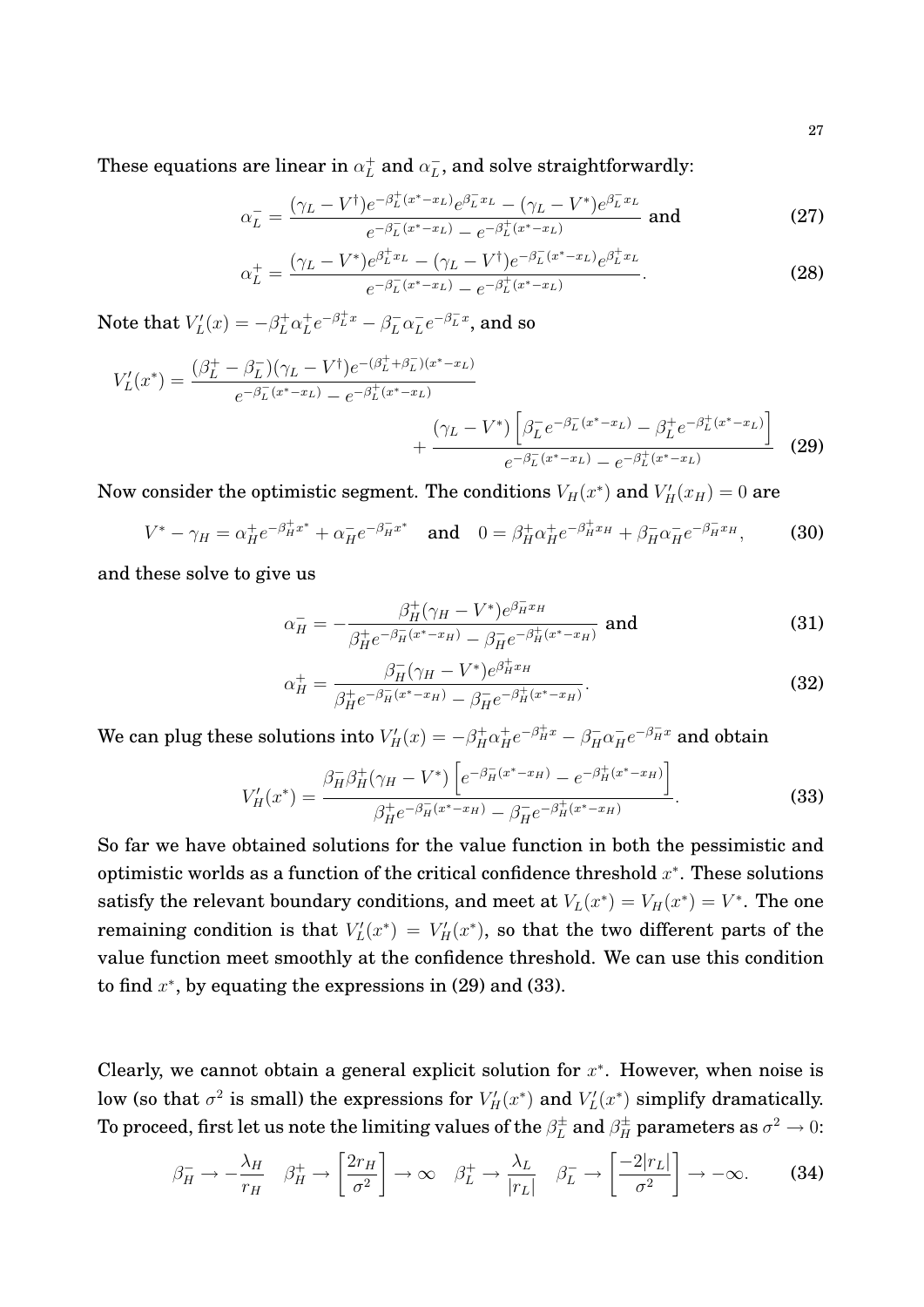(The limiting properties of  $\beta^-_H$  and  $\beta^+_L$  are obtained via an application of l'Hôpital's rule.) Inspecting the expression (33) for  $V_H'(x^*)$ , for  $x^* < x_H$  notice that  $e^{-\beta_H^+(x^* - x_H)} \to$  $\infty$  while  $e^{-\beta_H^-(x^*-x_H)}$  remains finite, and so the former term in both the numerator and denominator of  $V_H'(x^*)$  dominates when  $\sigma^2$  is small. This means that, for small  $\sigma^2$ , we have  $V_H'(x^*)\approx \beta_H^+(\gamma_H-V^*)$ . A little more formally,

$$
x^* < x_H \quad \Rightarrow \quad \lim_{\sigma^2 \to 0} \frac{V'_H(x^*)}{\sigma^2} = 2r_H(\gamma_H - V^*). \tag{35}
$$

Similarly, for  $V'_L(x^*)$  in (29) and for  $x^* > x_L$  terms involving  $e^{-\beta_L^-(x^*-x_L)}$  dominate. Taking limits, we find that

$$
x^* > x_L \quad \Rightarrow \quad \lim_{\sigma^2 \to 0} \frac{V_L'(x^*)}{\sigma^2} = 2|r_L|(\gamma_L - V^\dagger)e^{-(\lambda_L/|r_L|)(x^* - x_L)} - 2|r_L|(\gamma_L - V^*). \tag{36}
$$

Equating the expressions in (35) and (36) yields the solution for  $x^*$  given in (18).  $\Box$ 

## **REFERENCES**

- BERLINSKI, S., T. DEWAN, AND K. DOWDING (2010): "The Length of Ministerial Tenure in the UK, 1945-97," *Journal of Politics*, 74(2).
- BROWNE, E. C., J. P. FRENDREIS, AND D. W. GLEIBER (1984): "An 'Events' Approach to the Problem of Cabinet Stability," *Comparative Political Studies*, 17(2), 167–197. (1986): "The Process of Cabinet Dissolution: An Exponential Model of Dura
	- tion and Stability in Western Democracies," *American Journal of Political Science*, 30(3), 628–650.
- DAL BÓ, E., AND M. A. ROSSI (2009): "Term Length and Political Performance," unpublished paper.
- DEWAN, T., AND K. DOWDING (2005): "The Corrective Effcet of Ministerial Resignations," *American Journal of Political Science*, 49(1).
- DEWAN, T., AND D. P. MYATT (2007): "Scandal, Protection, and Recovery in the Cabinet," *American Political Science Review*, 101(1), 63–77.
- (2010): "The Declining Talent Pool of Government," forthcoming in the *American Journal of Political Science*.
- DIERMEIER, D., AND R. T. STEVENSON (2000): "Cabinet Terminations and Critical Events," *American Political Science Review*, 94(3), 627–640.
- GAUDET, G., M. MOREAUX, AND S. SALANT (2002): "Private Storage of Common Property," *Journal of Environmental Economics and Management*, 43, 283–302.
- HALLERBERG, M., AND P. MARIER (2004): "Executive Authority, the Personal Vote, and Budget Discipline in Latin American and Caribbean Countries," *American Journal of Political Science*, 48(3), 571–587.